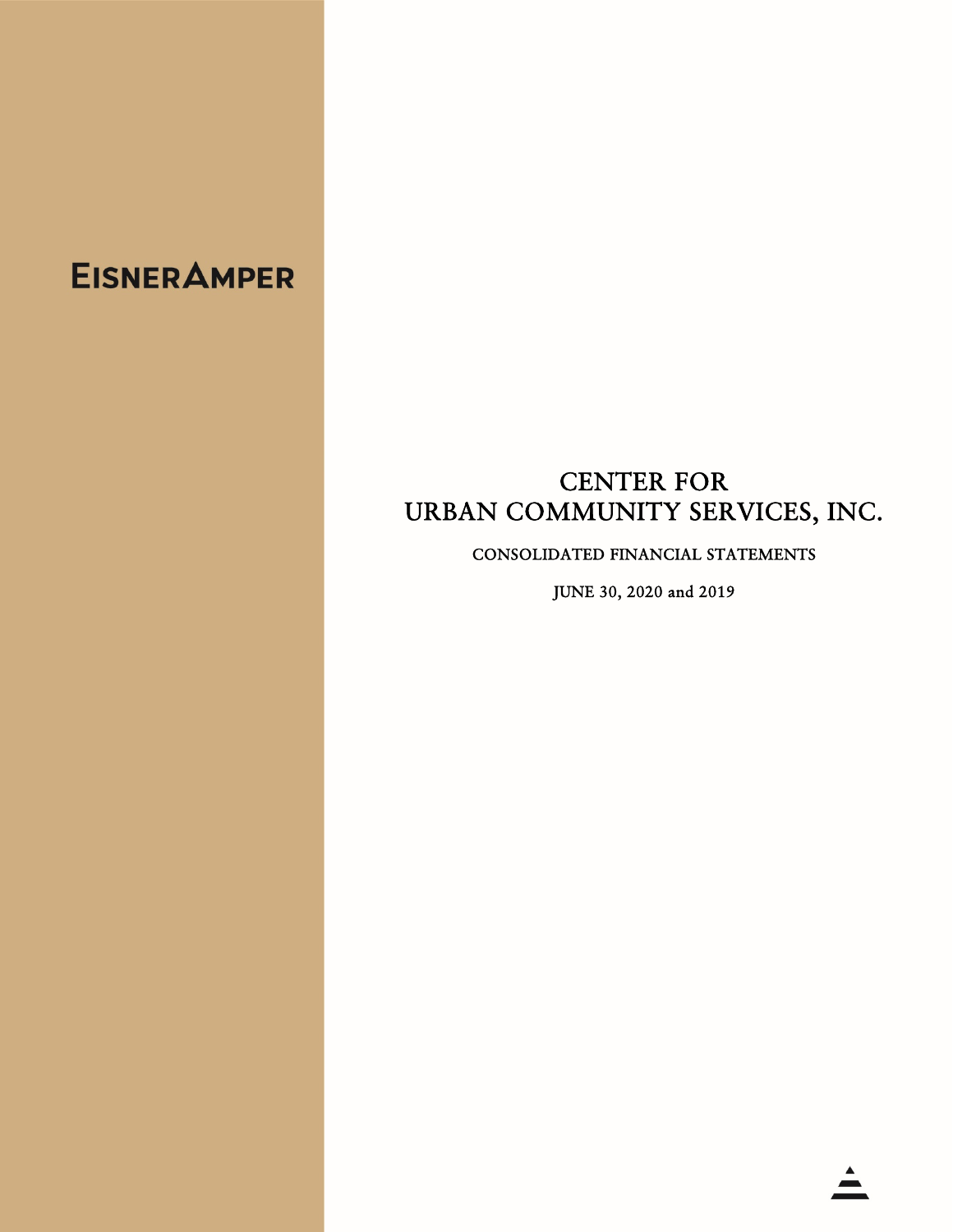## **Contents**

|                                                                                                                                             | Page           |
|---------------------------------------------------------------------------------------------------------------------------------------------|----------------|
| <b>Independent Auditors' Report</b>                                                                                                         |                |
| <b>Consolidated Financial Statements</b>                                                                                                    |                |
| Consolidated statements of financial position as of June 30, 2020 and 2019                                                                  | $\overline{2}$ |
| Consolidated statements of activities for the years ended June 30, 2020 and 2019                                                            | 3              |
| Consolidated statement of functional expenses for the year ended June 30, 2020<br>(with summarized financial information for June 30, 2019) | 4              |
| Consolidated statement of functional expenses for the year ended June 30, 2019                                                              | 5              |
| Consolidated statements of cash flows for the years ended June 30, 2020 and 2019                                                            | 6              |
| Notes to consolidated financial statements                                                                                                  | 7              |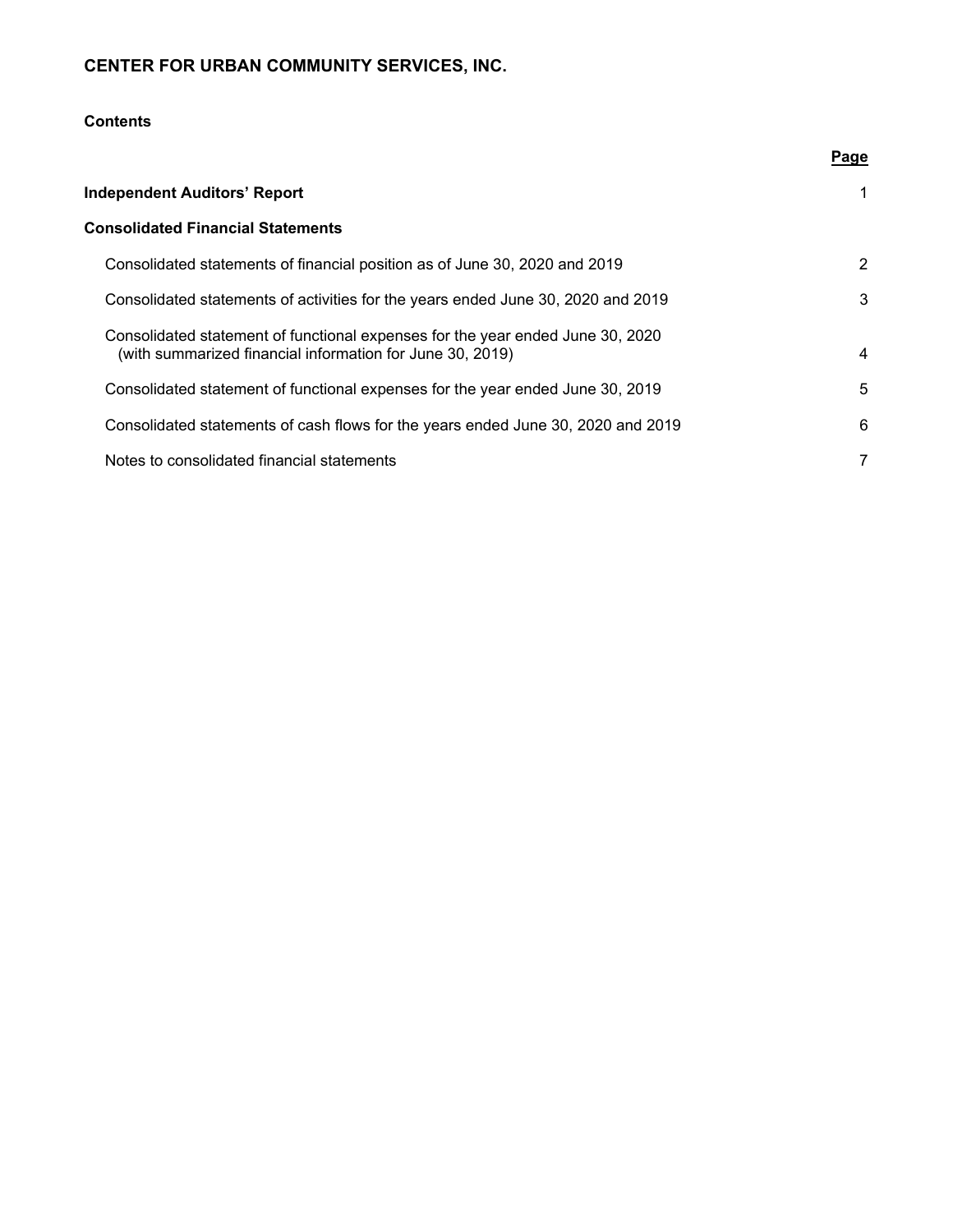# **EISNER AMPER**

## **INDEPENDENT AUDITORS' REPORT**

Board of Directors Center for Urban Community Services, Inc.

#### **Report on the Consolidated Financial Statements**

We have audited the accompanying consolidated financial statements of the Center for Urban Community Services, Inc. and its wholly-controlled entities (together, "CUCS"), which comprise the consolidated statements of financial position as of June 30, 2020 and 2019, and the related consolidated statements of activities, functional expenses, and cash flows for each of the years then ended, and the related notes to the consolidated financial statements.

#### *Management's Responsibility for the Consolidated Financial Statements*

CUCS's management is responsible for the preparation and fair presentation of these consolidated financial statements in accordance with accounting principles generally accepted in the United States of America; this includes the design, implementation, and maintenance of internal control relevant to the preparation and fair presentation of consolidated financial statements that are free from material misstatement, whether due to fraud or error.

#### *Auditor's Responsibility*

Our responsibility is to express an opinion on these consolidated financial statements based on our audits. We conducted our audits in accordance with auditing standards generally accepted in the United States of America. Those standards require that we plan and perform the audits to obtain reasonable assurance about whether the consolidated financial statements are free from material misstatement.

An audit involves performing procedures to obtain evidence about the amounts and disclosures in the consolidated financial statements. The procedures selected depend on the auditor's judgement, including the assessment of the risks of material misstatement of the consolidated financial statements, whether due to fraud or error. In making those risk assessments, the auditor considers internal control relevant to the entity's preparation and fair presentation of the consolidated financial statements in order to design audit procedures that are appropriate in the circumstances, but not for the purpose of expressing an opinion on the effectiveness of the entity's internal control. Accordingly, we express no such opinion. An audit also includes evaluating the appropriateness of accounting policies used and the reasonableness of significant accounting estimates made by management, as well as evaluating the overall presentation of the consolidated financial statements.

We believe that the audit evidence we have obtained is sufficient and appropriate to provide a basis for our audit opinion.

#### *Opinion*

In our opinion, the consolidated financial statements referred to above present fairly, in all material respects, the consolidated financial position of the Center for Urban Community Services, Inc. and its wholly-controlled entities as of June 30, 2020 and 2019, and the changes in its net assets and its cash flows for each of the years then ended, in accordance with accounting principles generally accepted in the United States of America.

Eisnerfmper LLP

EISNERAMPER LLP New York, New York May 5, 2021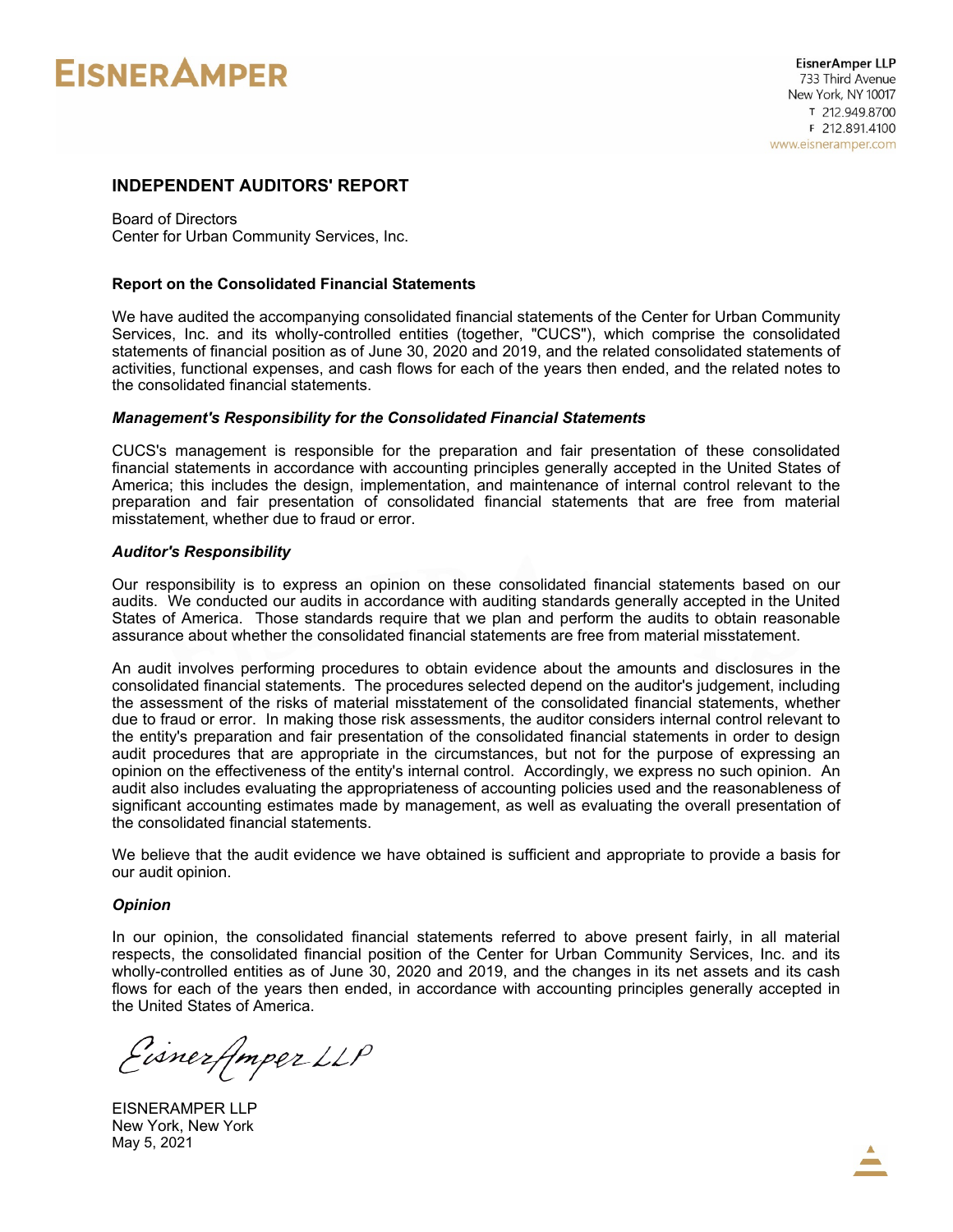## **Consolidated Statements of Financial Position**

|                                                            | <b>June 30,</b>      |                 |  |
|------------------------------------------------------------|----------------------|-----------------|--|
|                                                            | 2020                 | 2019            |  |
| <b>ASSETS</b>                                              |                      |                 |  |
| Cash, cash equivalents and restricted cash                 | 5,688,033<br>S       | 6,177,104<br>\$ |  |
| Government grants receivable                               | 31,175,440           | 32,241,528      |  |
| Contributions receivable                                   | 1,022,000            | 1,004,204       |  |
| Accounts receivable                                        | 735,197              | 1,178,394       |  |
| Investments                                                | 1,659,433            | 1,622,132       |  |
| Notes receivable from limited partnerships                 | 81,880,822           | 56,648,906      |  |
| Prepaid expenses                                           | 550,434              | 472,429         |  |
| Property and equipment, net                                | 25,883,597           | 24,338,156      |  |
| Other assets                                               | 435,599              | 415,600         |  |
| <b>Total assets</b>                                        | \$149,030,555        | \$124,098,453   |  |
| <b>LIABILITIES AND NET ASSETS</b>                          |                      |                 |  |
| Liabilities:                                               |                      |                 |  |
| Accounts payable and accrued expenses                      | \$<br>9,329,233      | \$10,085,493    |  |
| Refundable advances                                        | 17,868,786           | 20,305,819      |  |
| Notes payable                                              | 103,042,643          | 74,530,228      |  |
| <b>Total liabilities</b>                                   | 130,240,662          | 104,921,540     |  |
| Commitments, contingencies, and other uncertainty (Note M) |                      |                 |  |
| Net assets:                                                |                      |                 |  |
| Without donor restrictions:                                |                      |                 |  |
| Undesignated and available for operations                  | 17,130,460           | 16,376,781      |  |
| Board designated - special operating reserve               | 1,659,433            | 1,622,132       |  |
|                                                            |                      |                 |  |
| Total net assets without donor restrictions                | 18,789,893           | 17,998,913      |  |
| With donor restrictions – purpose restricted               |                      | 1,178,000       |  |
| Total net assets                                           | 18,789,893           | 19,176,913      |  |
|                                                            | <u>\$149,030,555</u> | \$124,098,453   |  |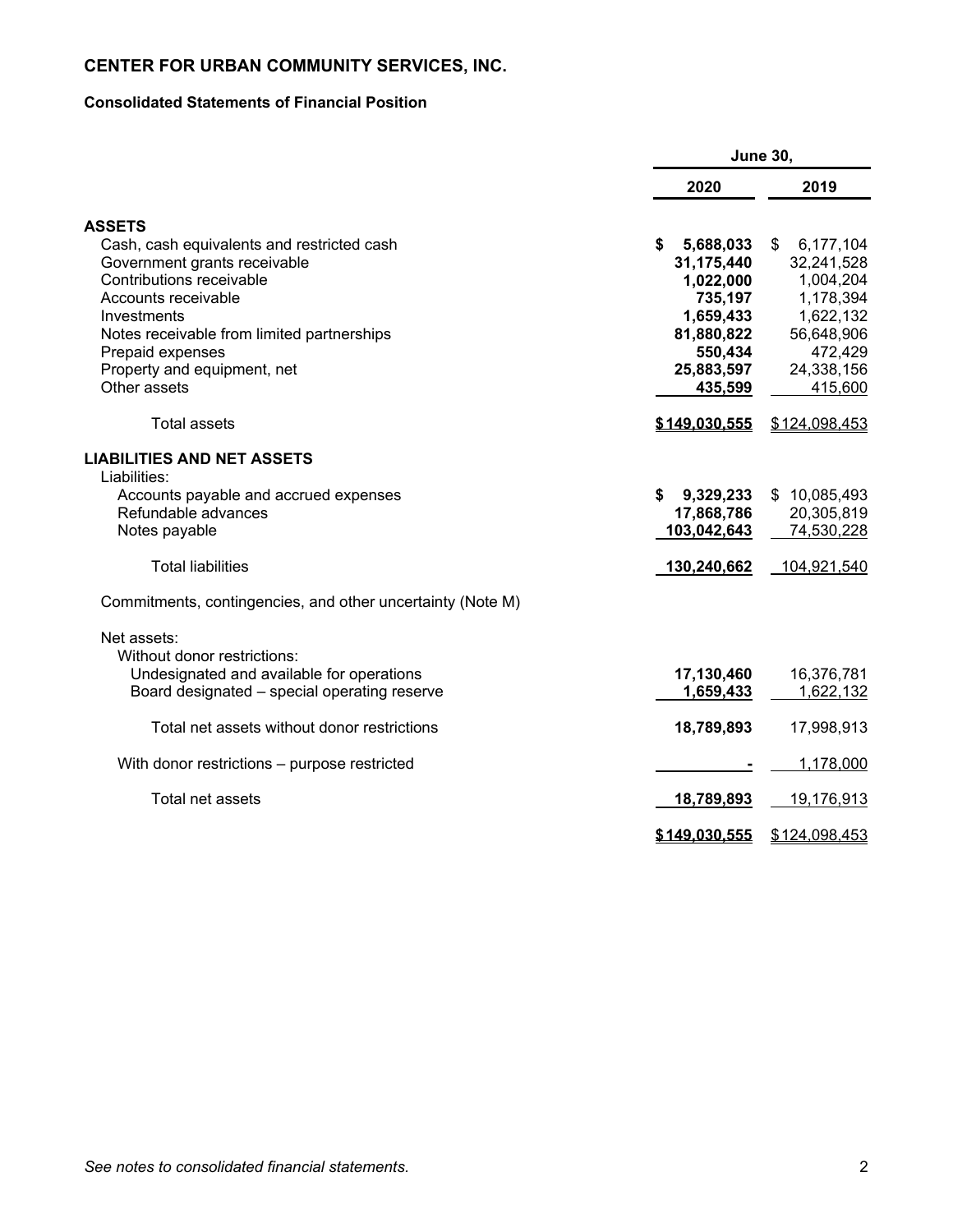#### **Consolidated Statements of Activities**

|                                                                                         | Year Ended June 30,                                   |                                             |                                      |                                                |                                             |                                      |  |  |
|-----------------------------------------------------------------------------------------|-------------------------------------------------------|---------------------------------------------|--------------------------------------|------------------------------------------------|---------------------------------------------|--------------------------------------|--|--|
|                                                                                         |                                                       | 2020                                        |                                      |                                                | 2019                                        |                                      |  |  |
|                                                                                         | <b>Without</b><br><b>Donor</b><br><b>Restrictions</b> | With<br><b>Donor</b><br><b>Restrictions</b> | <b>Total</b>                         | Without<br><b>Donor</b><br><b>Restrictions</b> | With<br><b>Donor</b><br><b>Restrictions</b> | <b>Total</b>                         |  |  |
| Public support and operating revenue:<br>Grants and contracts                           | \$                                                    |                                             |                                      |                                                |                                             |                                      |  |  |
| Program service fees<br>Contributions                                                   | 62,137,945<br>4,795,621<br>1,977,733                  | \$<br>1,022,000                             | 62,137,945<br>4,795,621<br>2,999,733 | 58,481,022<br>\$<br>5,060,212<br>687,429       | \$<br>1,178,000                             | 58,481,022<br>5,060,212<br>1,865,429 |  |  |
| Special event (net of direct benefit to donors of \$3,813 in 2019)<br>Investment income | 9,512                                                 |                                             | 9,512                                | 38.837<br>76.113                               |                                             | 38,837<br>76,113                     |  |  |
| Other income<br>Total public support and revenue before release                         | 68.057                                                |                                             | 68.057                               | 110,172                                        |                                             | 110,172                              |  |  |
| from restrictions<br>Net assets released from restrictions                              | 68,988,868<br>2.200.000                               | 1,022,000<br>(2.200.000)                    | 70,010,868                           | 64,453,785<br>770,300                          | 1,178,000<br>(770, 300)                     | 65,631,785                           |  |  |
| Total public support and revenue                                                        | 71.188.868                                            | (1.178.000)                                 | 70.010.868                           | 65,224,085                                     | 407,700                                     | 65,631,785                           |  |  |
| <b>Operating expenses:</b>                                                              |                                                       |                                             |                                      |                                                |                                             |                                      |  |  |
| Program services<br>Supporting services:                                                | 62,823,047                                            |                                             | 62,823,047                           | 59,335,943                                     |                                             | 59,335,943                           |  |  |
| Management and general<br>Fund-raising                                                  | 6,976,275<br>598.566                                  |                                             | 6,976,275<br>598.566                 | 6,094,336<br>547,186                           |                                             | 6,094,336<br>547,186                 |  |  |
| Total operating expenses                                                                | 70.397.888                                            |                                             | 70.397.888                           | 65,977,465                                     |                                             | 65,977,465                           |  |  |
| Change in net assets<br>Net assets, beginning of year                                   | 790,980<br><u>17.998.913</u>                          | (1, 178, 000)<br>1.178.000                  | (387, 020)<br>19.176.913             | (753, 380)<br>18,752,293                       | 407.700<br>770,300                          | (345, 680)<br>19,522,593             |  |  |
| Net assets, end of year                                                                 | 18,789,893                                            |                                             | 18,789,893                           | 17,998,913                                     | 1,178,000                                   | 19,176,913                           |  |  |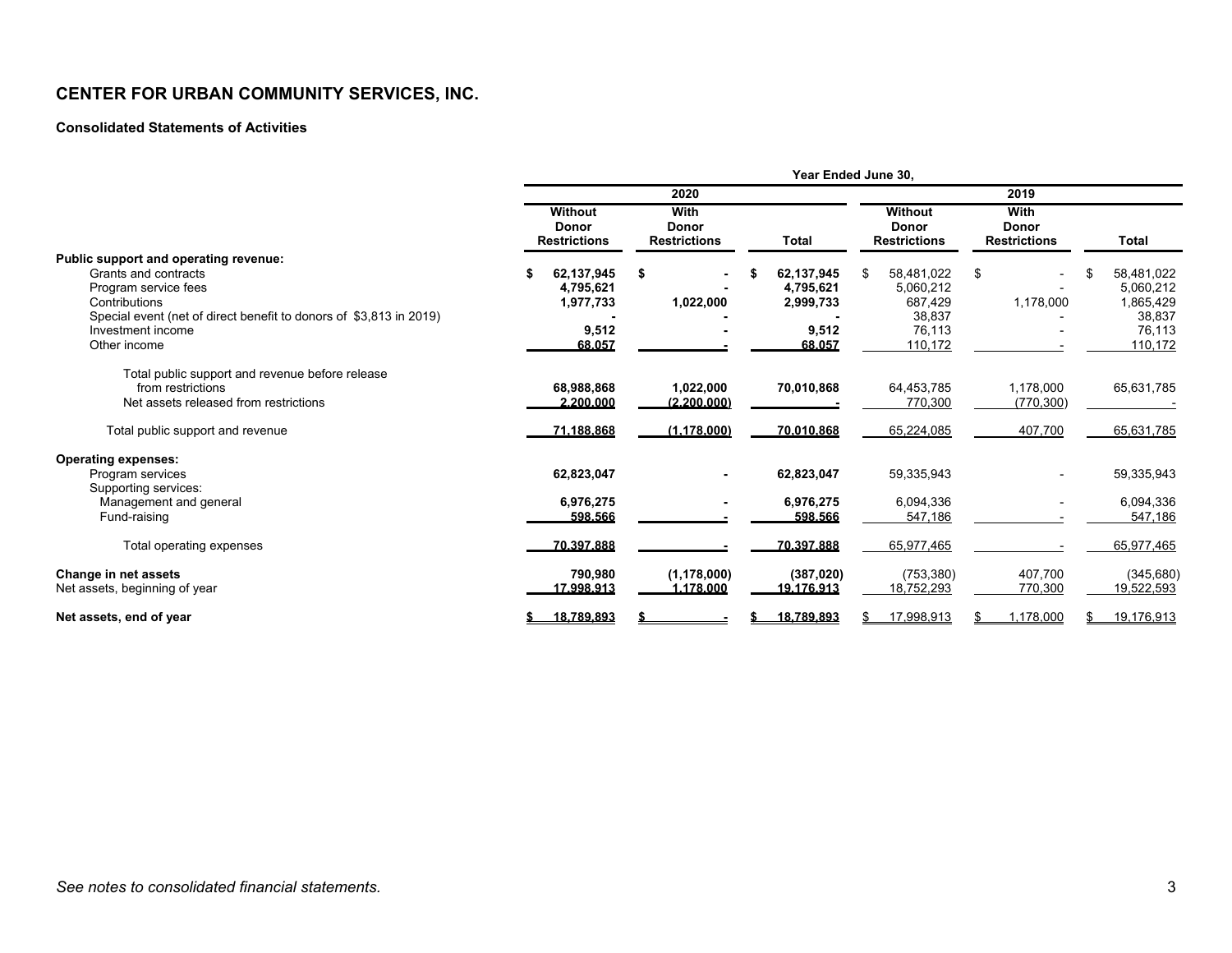#### **Consolidated Statement of Functional Expenses**

**Year Ended June 30, 2020** 

(with summarized financial information for 2019)

|                                                                                 |                                                   |                                                           |                                                                                   | <b>Program Services</b>                                         |                                        |                     |                                                       |                                                   |                                     | <b>Supporting Services</b>                            |                                                       |
|---------------------------------------------------------------------------------|---------------------------------------------------|-----------------------------------------------------------|-----------------------------------------------------------------------------------|-----------------------------------------------------------------|----------------------------------------|---------------------|-------------------------------------------------------|---------------------------------------------------|-------------------------------------|-------------------------------------------------------|-------------------------------------------------------|
|                                                                                 | <b>Supportive</b><br>Housing<br><b>Services</b>   | Outreach<br>and<br><b>Transitional</b><br><b>Services</b> | <b>Project for</b><br><b>Psychiatric</b><br>Outreach to<br>the<br><b>Homeless</b> | <b>Training</b><br>and<br><b>Technical</b><br><b>Assistance</b> | Vocational<br><b>Services</b>          | Research            | <b>Total</b><br>Program<br><b>Services</b>            | <b>Management</b><br>and<br>General               | Fund-<br>Raising                    | 2020                                                  | <b>Total Expenses</b><br>2019                         |
| Salaries<br>Fringe benefits                                                     | \$11,273,977<br>3.293.007                         | \$8.318.916<br>2.490.984                                  | \$6.814.228<br>1.691.894                                                          | 2,134,725<br>\$<br>640.051                                      | 681.335<br>209.713                     | \$154.001<br>73.552 | \$29.377.182<br>8.399.201                             | \$3,709,585<br>1.223.133                          | \$312,913<br>64.586                 | \$33,399,680<br>9.686.920                             | \$31,034,902<br>8,968,499                             |
|                                                                                 | 14.566.984                                        | 10.809.900                                                | 8.506.122                                                                         | 2.774.776                                                       | 891.048                                | 227.553             | 37.776.383                                            | 4.932.718                                         | 377.499                             | 43.086.600                                            | 40,003,401                                            |
| Occupancy<br>Professional fees<br>Equipment expenses<br>Staff and client travel | 960,405<br>3,764<br>103,993<br>22.423             | 4,194,919<br>25<br>59,606<br>36.004                       | 59,685<br>15,131<br>30,519<br>19,359                                              | 333,111<br>6,004<br>43,137                                      | $\blacksquare$<br>10<br>5,308<br>1,012 | 9,318               | 5,215,009<br>361,359<br>205,430<br>121,935            | 107,456<br>388,173<br>37,485<br>39,790            | 20,000<br>105,189<br>3,569<br>1,211 | 5,342,465<br>854,721<br>246,484<br>162,936            | 5,437,632<br>1,064,727<br>435,265<br>162,282          |
| Depreciation and<br>amortization<br>Subcontractor costs<br>Repairs and          | 255.080<br>1,976,877                              | 525.694<br>8,984,657                                      | 40.198<br>81,108                                                                  | 107,420<br>16,280                                               | 2,550<br>24,670                        | 997                 | 930.942<br>11,084,589                                 | 205,697<br>84,918                                 | 19,629                              | 1,136,639<br>11,189,136                               | 1,006,326<br>10,402,055                               |
| maintenance<br>Supplies and                                                     | 388,992                                           | 2,905,908                                                 | 24,769                                                                            | 67,897                                                          | 14,154                                 | $\blacksquare$      | 3,401,720                                             | 122,792                                           | 1,927                               | 3,526,439                                             | 3,058,395                                             |
| materials<br>Communications<br>Insurance<br>Interest<br>Other                   | 449.877<br>157,227<br>16.043<br>68,814<br>118.427 | 1,336,961<br>80,370<br>39.631<br>575,121<br>100.084       | 320,263<br>17,494<br>206,414<br>13,980<br>24.271                                  | 54,214<br>40,042<br>205<br>64,442<br>10.881                     | 28,418<br>815<br>1.686                 |                     | 2,189,733<br>295,948<br>262,293<br>722,357<br>255.349 | 264.087<br>79,532<br>372,485<br>81,888<br>259.254 | 39,620<br>3,079<br>26.843           | 2,493,440<br>378,559<br>634,778<br>804,245<br>541.446 | 2,348,626<br>351,688<br>512,556<br>625,032<br>573,293 |
| <b>Total expenses</b>                                                           | 19.088.906                                        | 29.648.880                                                | 9.359.313                                                                         | 3.518.409                                                       | 969.671                                | 237.868             | 62.823.047                                            | 6.976.275                                         | 598.566                             | 70.397.888                                            | 65,981,278                                            |
| Less: direct benefit<br>to donor                                                |                                                   |                                                           |                                                                                   |                                                                 |                                        |                     |                                                       |                                                   |                                     |                                                       | (3,813)                                               |
| Total operating<br>expenses                                                     | \$19,088,906                                      | \$29,648,880                                              | \$9,359,313                                                                       | \$3,518,409                                                     | 969.671                                | \$237,868           | \$62,823,047                                          | \$6,976,275                                       | \$598,566                           | \$70,397,888                                          | \$65,977,465                                          |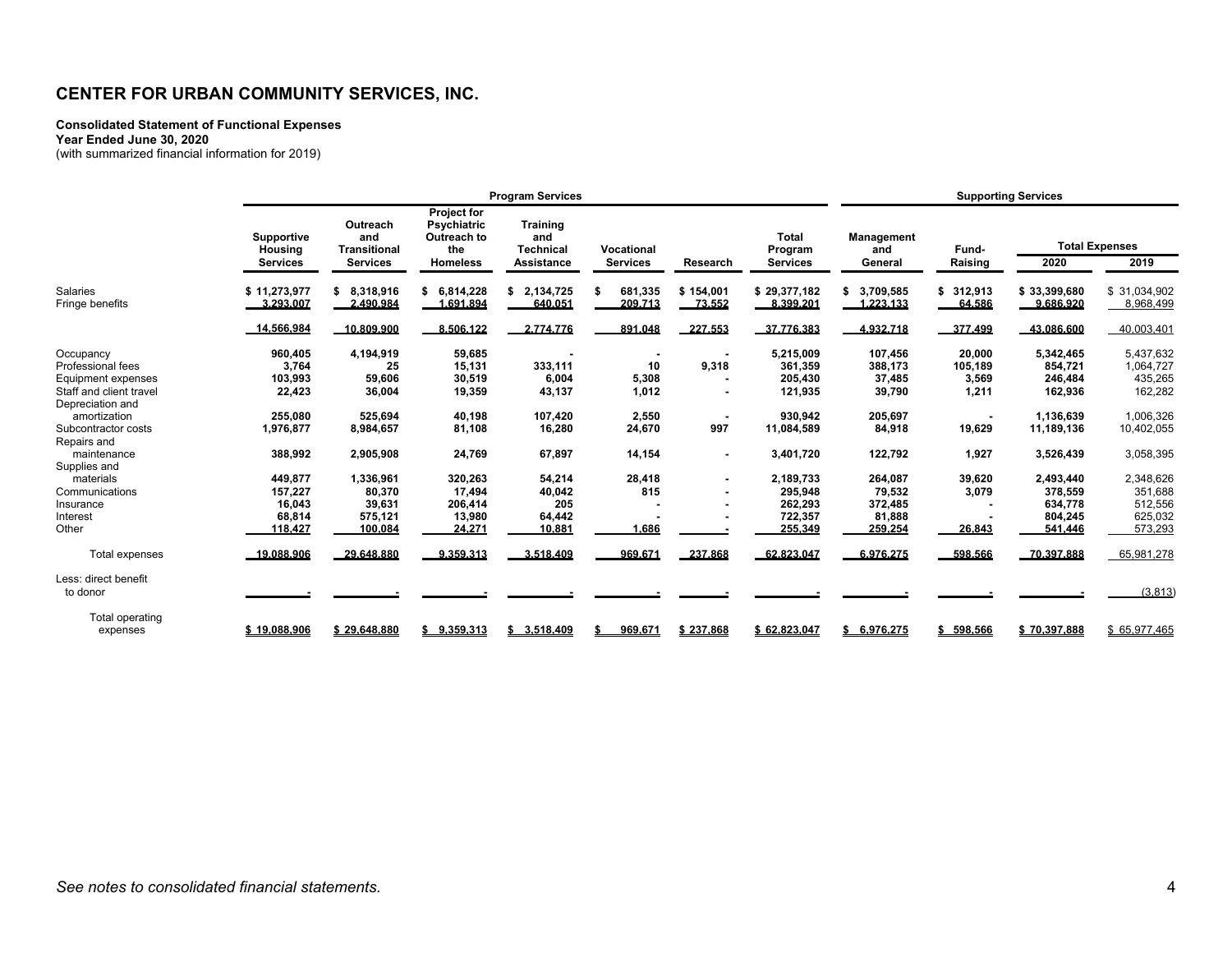#### **Consolidated Statement of Functional Expenses Year Ended June 30, 2019**

|                                                                                 | <b>Program Services</b>                          |                                                           |                                                                            |                                                          | <b>Supporting Services</b>    |                          |                                                                                                    |                                                       |                                                    |                                  |                                                       |
|---------------------------------------------------------------------------------|--------------------------------------------------|-----------------------------------------------------------|----------------------------------------------------------------------------|----------------------------------------------------------|-------------------------------|--------------------------|----------------------------------------------------------------------------------------------------|-------------------------------------------------------|----------------------------------------------------|----------------------------------|-------------------------------------------------------|
|                                                                                 | <b>Supportive</b><br>Housing<br><b>Services</b>  | Outreach<br>and<br><b>Transitional</b><br><b>Services</b> | <b>Project for</b><br>Psychiatric<br>Outreach to<br>the<br><b>Homeless</b> | <b>Training</b><br>and<br><b>Technical</b><br>Assistance | Vocational<br><b>Services</b> | Intensive<br>Wellness    | Research                                                                                           | <b>Total</b><br>Program<br><b>Services</b>            | Management<br>and<br>General                       | Fund-<br>Raising                 | <b>Total</b><br><b>Expenses</b>                       |
| Salaries<br>Fringe benefits                                                     | \$10,593,197<br>3,250,750                        | \$7,426,470<br>2,158605                                   | \$6,185,510<br>1,394,972                                                   | \$2,106,661<br>666,454                                   | 709.481<br>\$<br>217,869      | 542,592<br>\$<br>166,599 | \$173,609<br>17,055                                                                                | \$27,737,520<br>7,872,304                             | 2,958,292<br>\$<br>,024,360                        | 339,090<br>\$<br>71,835          | \$31.034.902<br>8,968,499                             |
|                                                                                 | 13,843,947                                       | 9,585,075                                                 | 7,580,482                                                                  | 2,773,115                                                | 927,350                       | 709,191                  | 190,664                                                                                            | 35,609,824                                            | 3,982,652                                          | 410,925                          | 40,003,401                                            |
| Occupancy<br>Professional fees<br>Equipment expenses<br>Staff and client travel | 1,054,182<br>17,725<br>298,247<br>17,565         | 4,083,913<br>95,204<br>109.142<br>49,331                  | 50,925<br>56,731<br>5,150<br>15,437                                        | 10,152<br>455,826<br>3,002<br>48,916                     | 240<br>46<br>1,320            | 65,822<br>593<br>1,094   | $\blacksquare$<br>$\overline{\phantom{a}}$<br>$\overline{\phantom{a}}$<br>$\overline{\phantom{a}}$ | 5,264,994<br>625,726<br>416.180<br>133,663            | 163,354<br>370,014<br>18,976<br>27,244             | 9,284<br>68,987<br>109<br>1,375  | 5,437,632<br>1,064,727<br>435,265<br>162,282          |
| Depreciation and<br>amortization<br>Subcontractor costs<br>Repairs and          | 236,494<br>2,035,238                             | 288.581<br>8,174,557                                      | 35.241<br>45,555                                                           | 112,637<br>33,439                                        | 5,296<br>35,482               | 59,805<br>2,324          | $\overline{\phantom{a}}$<br>1,029                                                                  | 738,054<br>10,327,624                                 | 268.272<br>73,649                                  | $\overline{\phantom{a}}$<br>782  | 1.006.326<br>10,402,055                               |
| maintenance<br>Supplies and                                                     | 499,788                                          | 2,310,358                                                 | 20,039                                                                     | 90,505                                                   | 31,723                        | 16,340                   | $\overline{\phantom{a}}$                                                                           | 2,968,753                                             | 88,010                                             | 1,632                            | 3,058,395                                             |
| materials<br>Communications<br>Insurance<br>Interest<br>Other                   | 470,144<br>153,726<br>16,085<br>72,565<br>86,613 | 1,246,426<br>72,492<br>18,912<br>276,215<br>22,730        | 359,087<br>16.104<br>137,594<br>14,742<br>4,622                            | 56,414<br>39,283<br>183<br>67,955<br>56,283              | 34,753<br>792<br>2,821        | 9,015<br>7,355<br>8,214  | $\blacksquare$                                                                                     | 2,175,839<br>289,752<br>172,774<br>431,477<br>181,283 | 145,947<br>60,047<br>339,531<br>193,555<br>363,085 | 26,840<br>1,889<br>251<br>28,925 | 2,348,626<br>351,688<br>512,556<br>625,032<br>573,293 |
| Total expenses                                                                  | 18,802,319                                       | 26,332,936                                                | 8,341,709                                                                  | 3,747,710                                                | 1,039,823                     | 879,753                  | 191,693                                                                                            | 59,335,943                                            | 6,094,336                                          | 550,999                          | 65,981,278                                            |
| Less: direct benefit<br>to donor                                                |                                                  |                                                           |                                                                            |                                                          |                               |                          |                                                                                                    |                                                       |                                                    | (3, 813)                         | (3,813)                                               |
| Total operating<br>expenses                                                     | \$18.802.319                                     | \$26,332,936                                              | \$8,341,709                                                                | \$3,747,710                                              | \$1,039,823                   | 879,753                  | \$191,693                                                                                          | \$59,335,943                                          | \$<br>6,094,336                                    | \$<br>547.186                    | \$65,977,465                                          |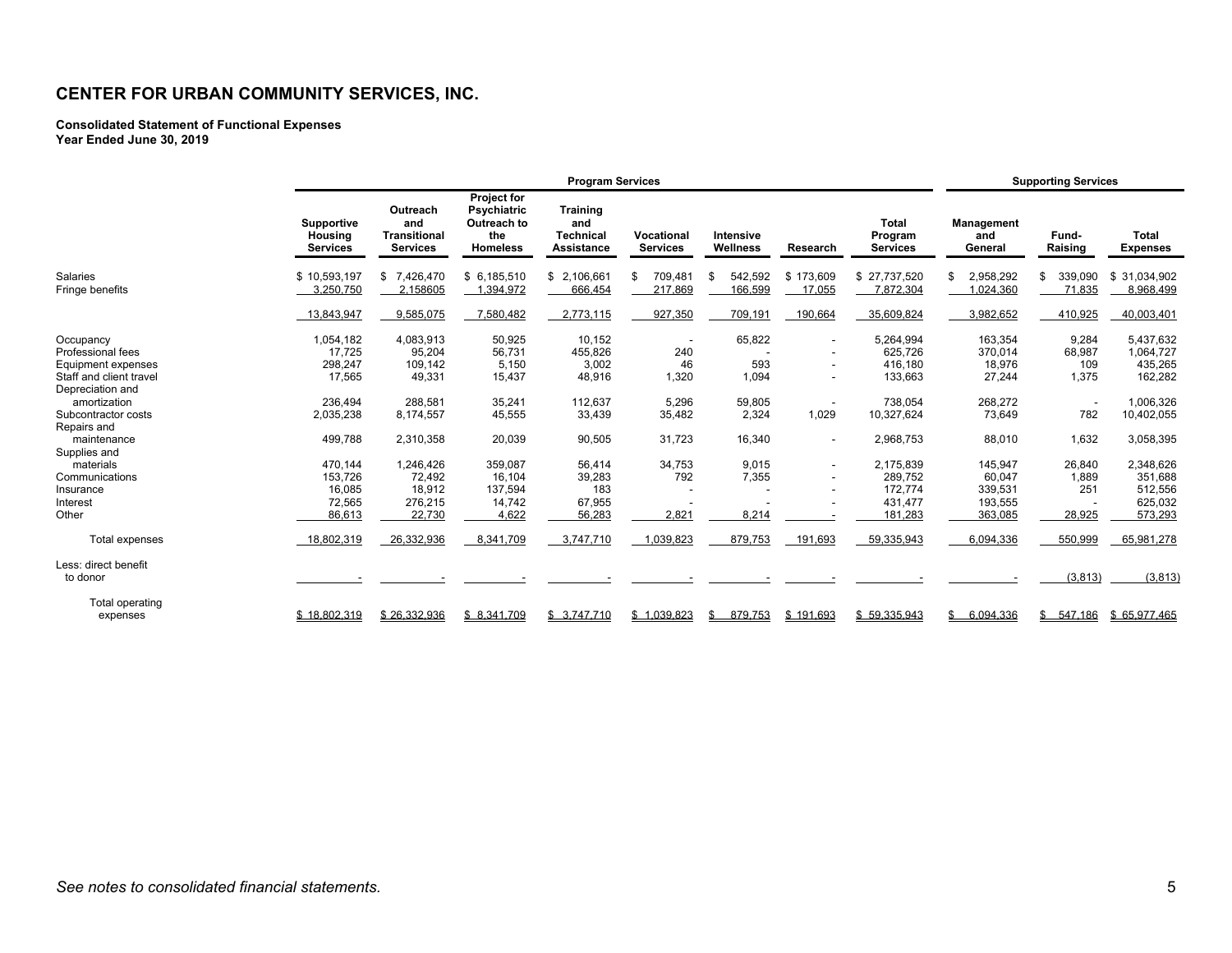#### **Consolidated Statements of Cash Flows**

|                                                                   | <b>Year Ended</b><br><b>June 30,</b> |                |    |                |
|-------------------------------------------------------------------|--------------------------------------|----------------|----|----------------|
|                                                                   |                                      | 2020           |    | 2019           |
| Cash flows from operating activities:                             |                                      |                |    |                |
| Change in net assets                                              | \$                                   | (387, 020)     | \$ | (345, 680)     |
| Adjustments to reconcile change in net assets to net cash used in |                                      |                |    |                |
| operating activities:                                             |                                      |                |    |                |
| Depreciation and amortization                                     |                                      | 1,136,639      |    | 1,006,326      |
| Net realized and unrealized losses (gains) on investments         |                                      | 61,202         |    | (24, 357)      |
| Changes in:                                                       |                                      |                |    |                |
| Government grants receivable                                      |                                      | 1,066,088      |    | (10,023,139)   |
| Contributions receivable                                          |                                      | (17, 796)      |    | (195, 204)     |
| Accounts receivable                                               |                                      | 443,197        |    | 771,956        |
| Prepaid expenses                                                  |                                      | (78,005)       |    | (157, 433)     |
| Other assets                                                      |                                      | (19, 999)      |    | (319, 609)     |
| Accounts payable and accrued expenses                             |                                      | (756, 260)     |    | 2,105,953      |
| Refundable advances                                               |                                      | (2, 437, 033)  |    | 6,816,179      |
|                                                                   |                                      | (988, 987)     |    | (365,008)      |
| Net cash used in operating activities                             |                                      |                |    |                |
| Cash flows from investing activities:                             |                                      |                |    |                |
| Acquisitions of property and equipment                            |                                      | (2,682,080)    |    | (7,058,535)    |
| Purchases of investments                                          |                                      | (98, 503)      |    | (48, 718)      |
| Proceeds from sales of investments                                |                                      |                |    | 12,120         |
| Loans extended for notes receivable                               |                                      | (25, 231, 916) |    | (7,609,877)    |
| Net cash used in investing activities                             |                                      | (28,012,499)   |    | (14, 705, 010) |
| Cash flows from financing activities:                             |                                      |                |    |                |
| Proceeds received from line of credit                             |                                      | 2,000,000      |    |                |
| Principal payments made on line of credit                         |                                      | (1, 293, 094)  |    | (2,256,906)    |
| Proceeds received from notes payable                              |                                      | 28,227,016     |    | 21,169,086     |
| Principal payments made on notes payable                          |                                      | (421, 507)     |    | (270, 637)     |
|                                                                   |                                      |                |    |                |
| Net cash provided by financing activities                         |                                      | 28,512,415     |    | 18,641,543     |
| Net change in cash, cash equivalents and restricted cash          |                                      | (489, 071)     |    | 3,571,525      |
| Cash, cash equivalents and restricted cash, beginning of year     |                                      | 6,177,104      |    | 2,605,579      |
|                                                                   |                                      |                |    |                |
| Cash, cash equivalents and restricted cash, end of year           |                                      | 5,688,033      | S  | 6,177,104      |
| Supplemental disclosures of cash flow information:                |                                      |                |    |                |
| Cash paid for interest                                            |                                      | 804,245        |    | 625,032        |
| Unrelated business income taxes paid                              |                                      |                | \$ | 68,663         |
|                                                                   |                                      |                |    |                |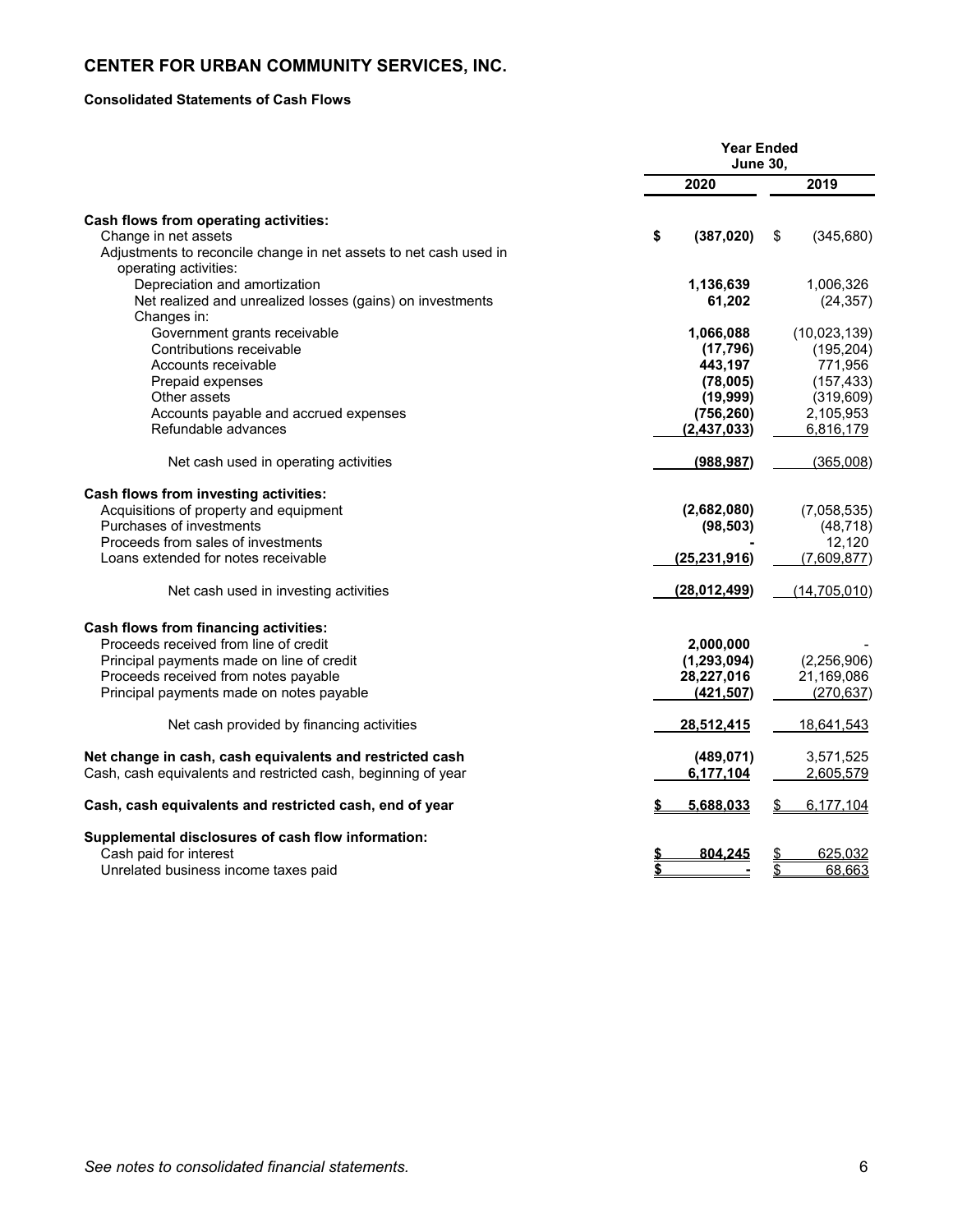**Notes to Consolidated Financial Statements June 30, 2020 and 2019** 

#### **NOTE A - THE ORGANIZATION AND ITS SIGNIFICANT ACCOUNTING POLICIES**

#### **[1] The Organization:**

The accompanying consolidated financial statements include the financial positions and changes in net assets and cash flows of the Center for Urban Community Services, Inc. (the "Center"), CUCS Housing Development Fund Corporation II ("CUCS-HDFC II"), CUCS Housing Development Fund Corporation III ("CUCS-HDFC III"), CUCS Housing Development Fund Corporation IV ("CUCS-HDFC IV"), CUCS Initiatives, Inc. ("Initiatives"), and Janian Medical Care P.C. (the "PC"), the seven of which are described below. As used herein, the term "CUCS" refers to the six entities, collectively.

The Center was incorporated in the State of New York in 1994 as a tax-exempt, not-for-profit organization, with its primary purpose being to create comprehensive, effective housing and service programs for homeless and low-income people, particularly those suffering from serious mental illness, HIV/AIDS, and other disabling conditions. CUCS sponsors 20 service sites throughout Manhattan, Brooklyn and the Bronx, which include (i) transitional living communities; (ii) an outreach program; (iii) a job training and employment program; (iv) a training, consultation and housing information services department; (v) a permanent supportive housing program; and (vi) psychiatric outreach to the homeless.

CUCS-HDFC II is a not-for-profit corporation, incorporated in the State of New York, which was formed in February 2008 for the development of low-income housing. As described in Note F[1], CUCS-HDFC II is the sole owner of Lenniger Residences, GP, Inc., which, in turn, owns a small percentage of a limited partnership.

CUCS-HDFC III is a not-for-profit corporation, incorporated in the State of New York, which was formed in August 2012 for the development of low-income housing in the Bronx. As described in Note F[2], CUCS-HDFC III is the sole owner of Arthur Avenue Residences, GP, Inc., which, in turn, owns a small percentage of a limited partnership.

CUCS-HDFC IV is a not-for-profit corporation, incorporated in the State of New York, which was formed in March 2017 for the development of low-income housing. As described in Note F[3], CUCS-HDFC IV is the sole owner of CUCS West 127th Street MM Inc., GP, Inc., which, in turn, owns a small percentage of a limited company.

Initiatives is a not-for-profit corporation, incorporated in the State of New York, which was formed in August 2005 and commenced operations in fiscal-year 2007. Initiatives was formed for the purpose of providing relief to the poor, distressed, and underprivileged through development in impoverished neighborhoods in the City of New York.

The PC is a not-for-profit corporation, incorporated in the State of New York, which was formed in 2012 to provide an updated legal, administrative and management structure to support and streamline ongoing operations and to allow for the expansion of primary health-care services.

The CUCS entities described above are exempt from federal income taxes under the provisions of Section 501(c)(3) of the U.S. Internal Revenue Code and from state and local taxes under comparable laws.

All inter-entity amounts have been eliminated in consolidation.

#### **[2] Basis of accounting:**

The consolidated financial statements of CUCS have been prepared using the accrual basis of accounting and conform to accounting principles generally accepted in the United States of America ("U.S. GAAP") as applicable to not-for-profit organizations.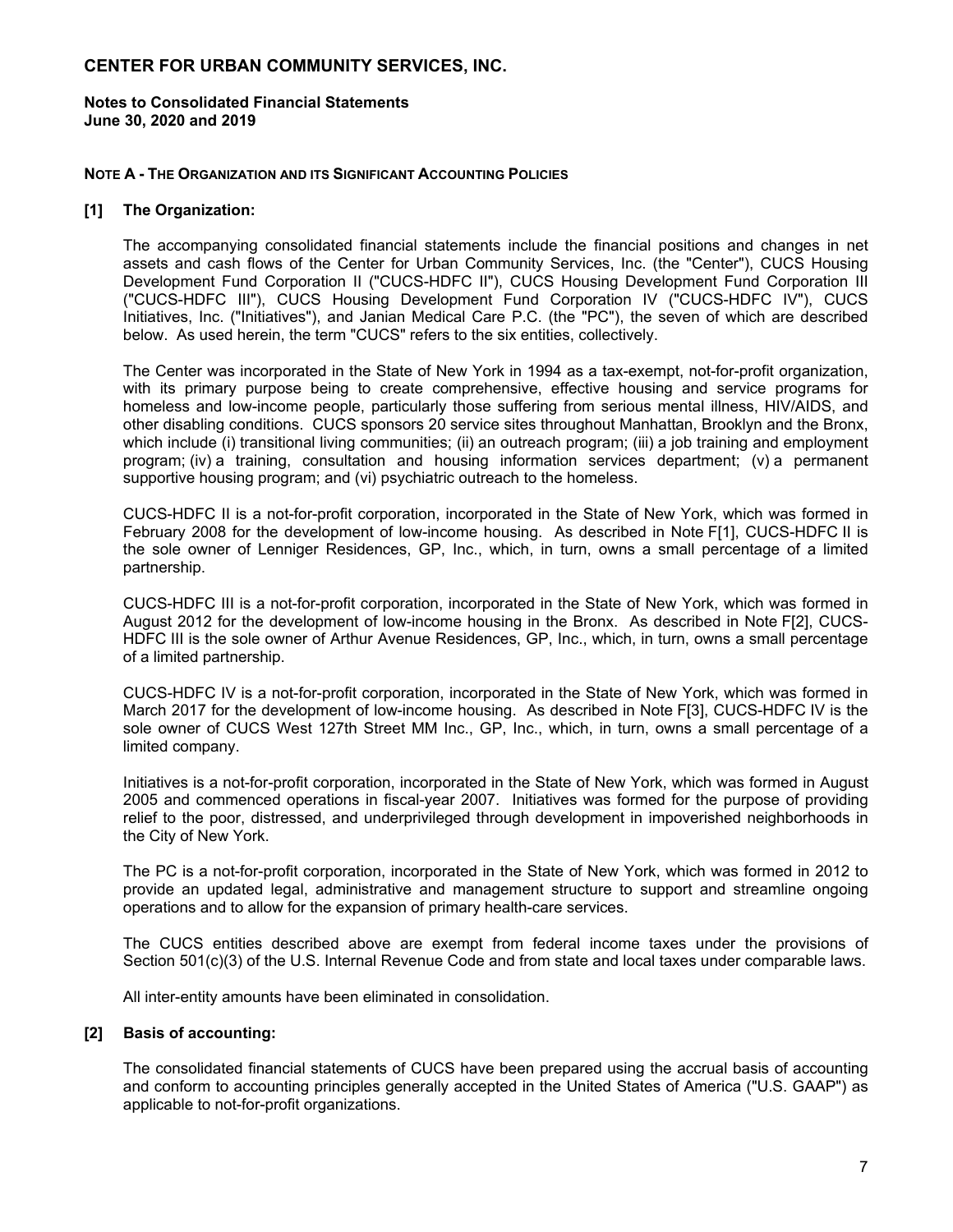#### **Notes to Consolidated Financial Statements June 30, 2020 and 2019**

#### **NOTE A - THE ORGANIZATION AND ITS SIGNIFICANT ACCOUNTING POLICIES (CONTINUED)**

#### **[3] Use of estimates:**

The preparation of financial statements in conformity with U.S. GAAP requires management to make estimates and assumptions that affect the reported amount of assets, liabilities, revenues and gains, and expenses, as well as disclosure of contingent assets and liabilities. Actual results could differ from those estimates.

#### **[4] Cash and cash equivalents:**

CUCS considers highly liquid financial investments, purchased with a maturity of three months or less, to be cash equivalents, except for balances in money-market funds held in the investment portfolio.

#### **[5] Investments:**

CUCS's investments in mutual funds are reported at their fair values in the consolidated statements of financial position based on quoted market prices. Cash and cash equivalents held part of the investment portfolio and are also included in the balance reported as investments.

Investment transactions are recorded on a trade-date basis. Realized gains and losses on investments sold, and unrealized appreciation and depreciation on investments held, are reported in the consolidated statements of activities as increases or decreases in net assets without donor restrictions, unless their use is with donor restrictions through donor stipulation. Realized gains and losses on investments are determined by comparison of the average cost of acquisition to proceeds at the time of disposition. Unrealized gains and losses on investments are determined by comparing the investment's cost to the fair value at the end of each fiscal-year. The earnings from dividends and interest are recognized when earned.

CUCS's investments, in general, are subject to various risks, such as interest-rate, market, and credit risks. Due to the level of risk associated with certain investment vehicles, it is at least reasonably possible that changes in the values of those securities could occur in the near term and that such changes could materially affect the amounts reported in the consolidated financial statements.

#### **[6] Property and equipment:**

Property and equipment are reported at their original costs at the date of acquisition less accumulated depreciation or amortization. Building and leasehold improvements are capitalized and amortized using the straight-line method over the remaining lease term or the useful lives of the improvements, whichever is shorter. Minor costs for repairs and maintenance is expensed as incurred. Depreciation for property and equipment purchased by CUCS at amounts greater than \$2,500 is calculated using the straight-line method over the estimated useful lives of the assets, which range from; 20 to 50 years for buildings and improvements; and 3 to 20 years for furniture and fixtures, and equipment. Land is not depreciated.

Management evaluates the recoverability of the investment in long-lived assets on an ongoing basis and recognized any impairment in the year of determination. Long-lived assets were tested for impairment as of June 30, 2020 and 2019, respectively, and in the opinion of management, there were no impairments. It is reasonably possible that relevant conditions could change in the near term and necessitate a change in management's estimate of the recoverability of these assets.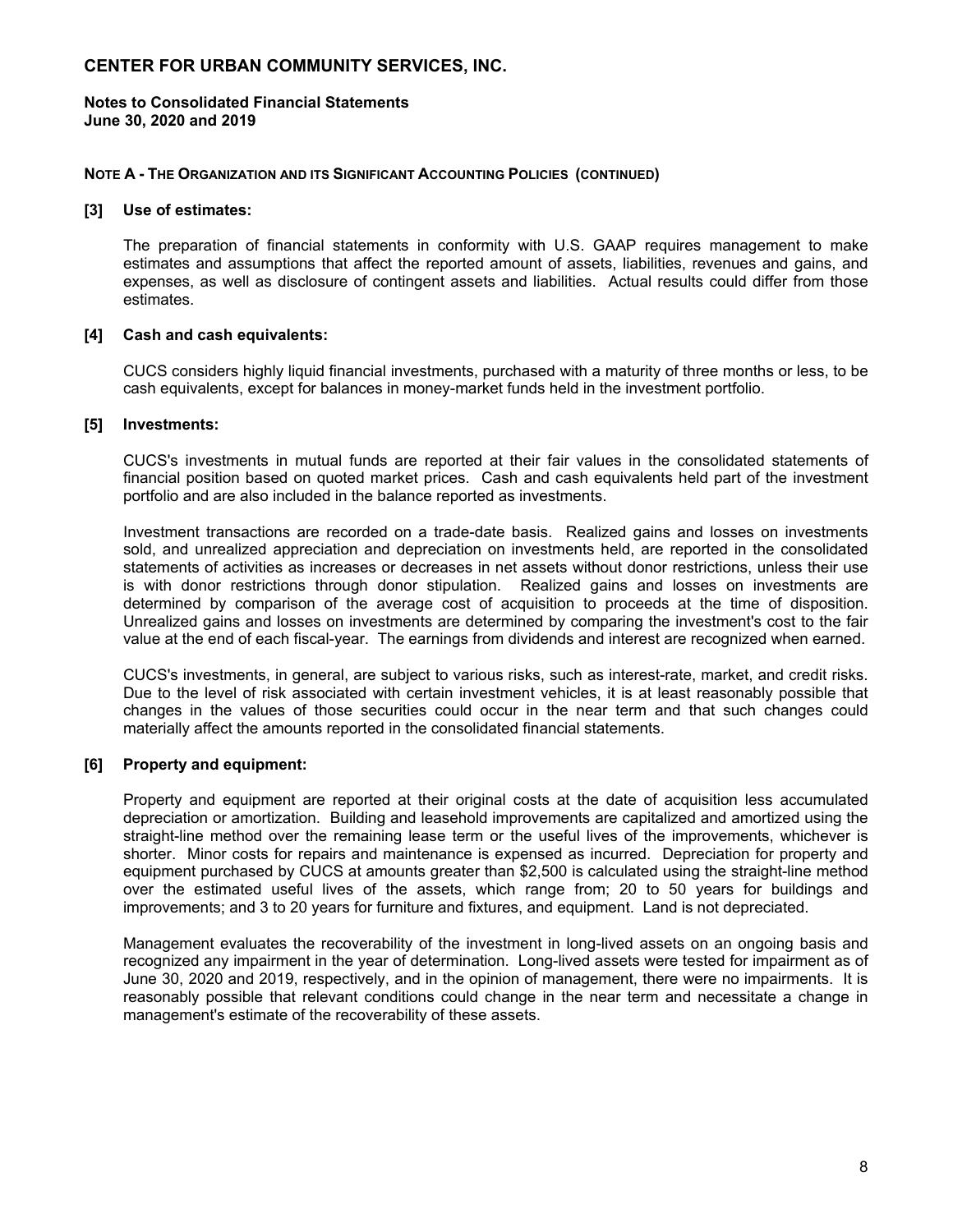#### **Notes to Consolidated Financial Statements June 30, 2020 and 2019**

#### **NOTE A - THE ORGANIZATION AND ITS SIGNIFICANT ACCOUNTING POLICIES (CONTINUED)**

#### **[7] Paycheck Protection Program loan payable:**

On March 27, 2020, Congress enacted the Coronavirus Aid Relief, and Economic Security ('CARES") Act. The Paycheck Protection Program ("PPP") established by the CARES Act, implemented by the U.S. Small Business Administration ("SBA"), provides businesses, including certain not-for-profit organizations, with funds to pay payroll and other costs during the coronavirus ("COVID-19") outbreak. During fiscal-year 2020, CUCS applied for and received PPP funds.

There are two acceptable methods for accounting for the PPP funds received under the CARES Act. Entities can elect to treat the funds as a loan or as a conditional contribution. CUCS has elected to record the PPP funds as a loan under the Financial Accounting Standards Board's (the "FASB") Accounting Standards Codification ("ASC") 470 *Debt*. CUCS is in the process of applying for loan forgiveness, which will be recognized when the application is formally approved by the bank and the SBA; however, no assurance can be provided that CUCS will be eligible for forgiveness, in whole, or in part (see Note E).

#### **[8] Net assets:**

The net assets of CUC and changes therein are classified and reported as follows:

*(i) Net assets without donor restrictions:*

Net assets without donor restrictions represents those resources for which there are no donor imposed restrictions and may be used for the general activities of CUCS. The Board of Directors has designated \$1,659,433 and \$1,622,132 of net assets without donor restriction in fiscal-years 2020 and 2019, respectively, to be maintained as a special operating reserve. Income generated by the special reserve may be used for general operations. Also included within the special operating reserve are amounts of \$453,050 and \$441,747, as of June 30, 2020 and 2019, respectively for the George Brager Memorial Scholarship Fund.

*(ii) Net assets with donor restrictions:* 

Net assets with donor restrictions represent those resources that are subject to donor-imposed restrictions, such as specific purposes and/or specific period of time. When a donor restriction expires, that is, when a stipulated time restriction ends, or a purpose restriction is accomplished, net assets with donor restrictions are reclassified to net assets without donor restrictions and are reported in the consolidated statements of activities as "net assets released from restrictions." It is the policy of CUCS that donations, the restriction of which are satisfied in the year of donation, appear in the category of net assets without donor restrictions.

#### **[9] Revenue recognition:**

*(i) Grants and contracts:* 

Revenue from grants and contracts is recognized when costs are incurred or other services are performed. Grants and contracts are not recorded as revenue until the grantor or contractor's specified conditions have been met by requisite actions of CUCS's management or necessary events have taken place; if assets for conditional grants and contracts are received prior to the satisfaction of those conditions, they would be recognized in the consolidated statements of financial position as funds received in advance (see Note G).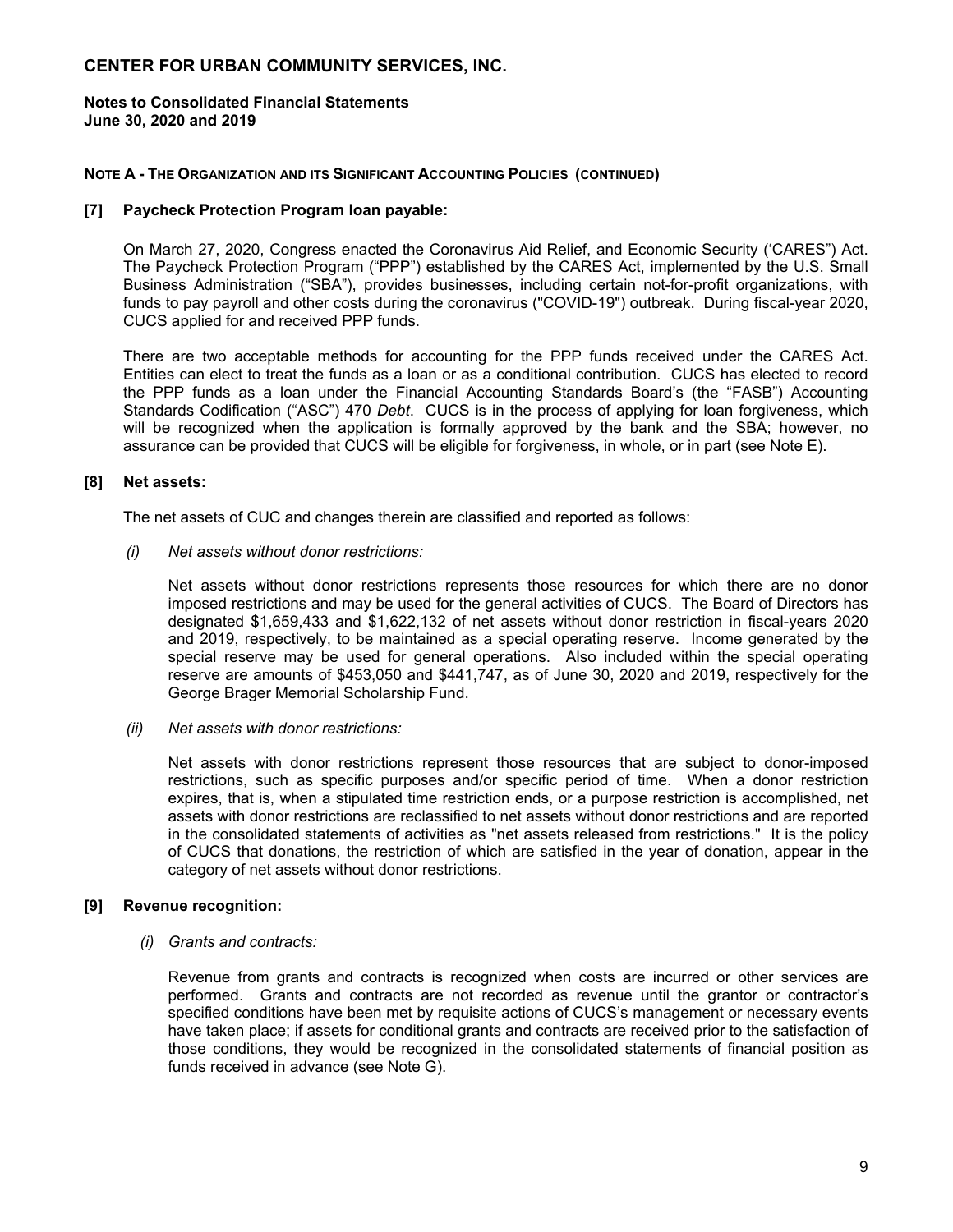#### **Notes to Consolidated Financial Statements June 30, 2020 and 2019**

#### **NOTE A - THE ORGANIZATION AND ITS SIGNIFICANT ACCOUNTING POLICIES (CONTINUED)**

#### **[9] Revenue recognition: (continued)**

#### *(ii) Program service fees:*

Program service fees are recognized based upon services rendered in accordance with contractual provisions. Management fees are recognized based upon services rendered, in accordance with relative contractual provisions.

#### *(iii) Contributions:*

Contributions to CUCS are recognized as revenue upon the receipt either of cash or other assets, or of unconditional pledges. Gifts of goods and equipment are reported as without donor restrictions unless explicit donor stipulations specify how the donated assets are to be used, and gifts of cash or other assets that must be used to acquire long-lived assets are reported as with donor restrictions. In the absence of explicit donor stipulations about the length of time for which long-lived assets must be maintained, CUCS reports expirations of donor restrictions when the donated or acquired long-lived assets are placed in service. Contributions are reported as "with donor restrictions" if they are received with donor stipulations or time considerations as to their use. Conditional contributions are not recorded as revenue until the donors' specified conditions have been met by requisite actions of CUCS's management or necessary events have taken place; if assets for conditional contributions are received prior to the satisfaction of those conditions, they would be recognized in the consolidated statements of financial position as funds received in advance. Contributions to be received over periods longer than a single year are discounted to present value, at an interest rate commensurate with the risk involved.

Gross proceeds paid by attendees at special events held as fundraising activities represents contribution revenue as well as the payment of the direct cost of the benefit received by the attendee at the event. Special-event income is reported net of the direct benefit to donors. Special event revenues, other than contributions, applicable to a current year are recognized as revenue in the year a special event takes place. Special event revenue received for a future year's event is deferred and recognized when the event takes place.

Those donated services that meet the requirements for recognition under U.S. GAAP are recorded as revenue and expense in the consolidated statements of activities, at amounts determined by management to be reasonable for obtaining such services. CUCS did not receive any donated services in fiscal-years 2020 and 2019.

#### **[10] Functional allocation of expenses:**

The costs of providing CUCS's various program and support services have been summarized on a functional basis in the consolidated statements of activities. The consolidated statements of functional expenses present expenses by function and natural classification. Accordingly, direct costs have been functionalized within the program and supporting services based on the nature of the expense. Natural expenses attributable to more than one functional expense category have been allocated among the programs and supporting services based on square footage and certain allocations of resources utilized. The expenses that are allocated include salaries and benefits, occupancy, repairs and maintenance, and supplies and materials.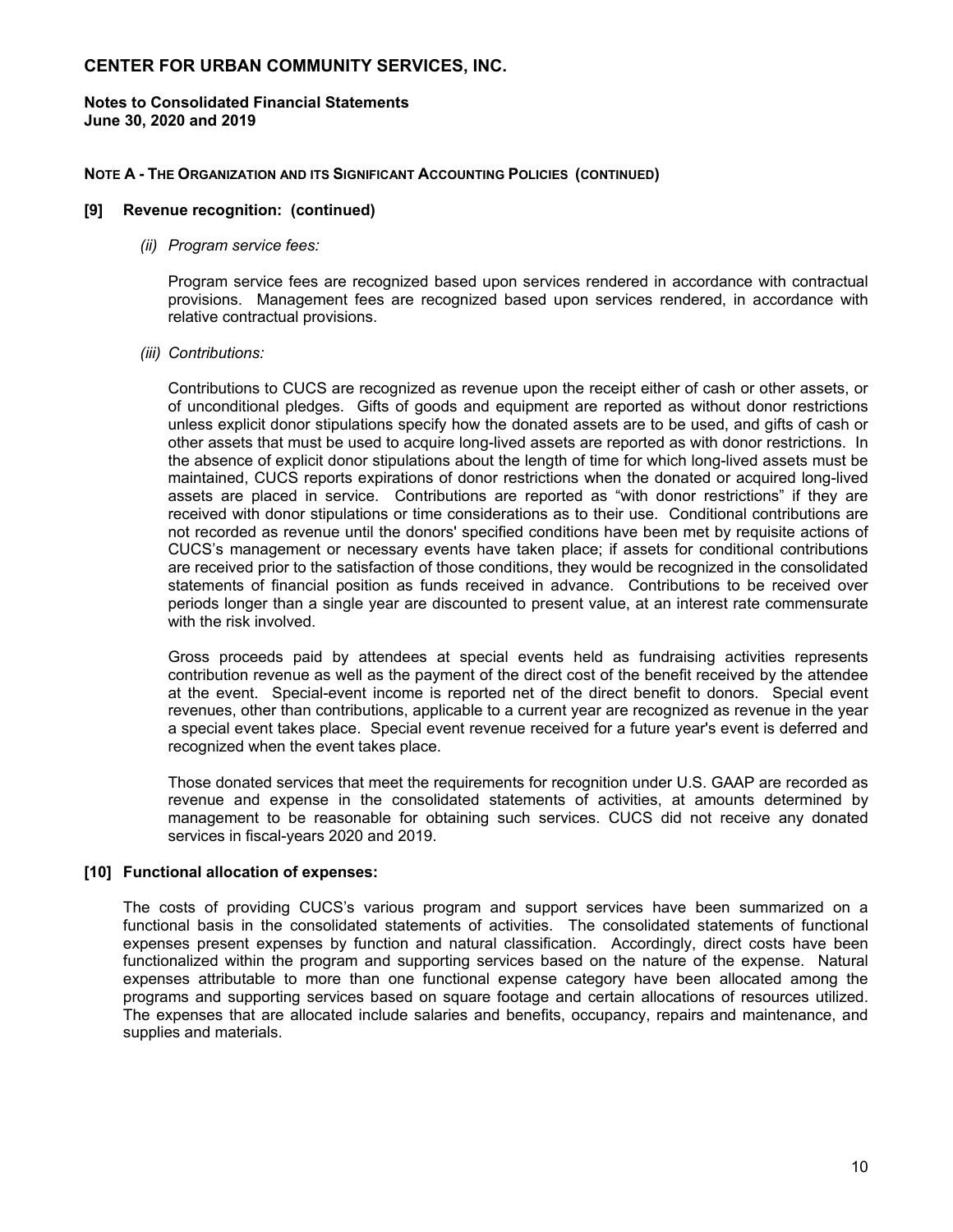**Notes to Consolidated Financial Statements June 30, 2020 and 2019** 

#### **NOTE A - THE ORGANIZATION AND ITS SIGNIFICANT ACCOUNTING POLICIES (CONTINUED)**

#### **[11] Income taxes:**

CUCS is subject to the provisions of the FASB's ASC Topic 740, *Income Taxes*, as it relates to accounting and reporting for uncertainty in income taxes. For CUCS, these provisions could be applicable to the incurrence of unrelated business income tax ("UBIT") on transit and qualified parking fringe benefits. Since CUCS has always recorded any potential tax liabilities and due to its general not-for-profit status, ASC Topic 740 has not had, and is not anticipated to have, a material impact on CUCS's consolidated financial statements.

The provision in the tax code requiring CUCS to remit a tax attributable to transportation fringe benefits was repealed retroactively to December 31, 2017, therefore eliminating CUCS's obligation for this tax. CUCS has filed for a refund for any taxes paid subsequent to December 31, 2017 relating to transportation fringe benefits. As of June 30, 2020, CUCS had recorded a receivable for this amount with the anticipated refund reflected as "other revenue" on the consolidated statements of activities.

#### **[12] Adoption of accounting principles:**

#### *(i) Clarifying the Scope and Accounting Guidance for Contributions Received and Contributions Made:*

In June 2018, the FASB issued Accounting Standards Update ("ASU") 2018-08, *Clarifying the Scope and the Accounting Guidance for Contributions Received and Contributions Made (Topic 958)*. ASU 2018-08 clarifies and improves guidance concerning: 1) evaluating whether a transaction should be accounted for as an exchange transaction or as a contribution; and 2) determining whether a contribution received is conditional. ASU 2018-08 is effective for annual periods beginning after December 15, 2018 for entities that are resource recipients and periods beginning after December 15, 2019 for entities that are resource providers. ASU 2018-08 should be applied on a modified prospective basis. CUCS adopted the resource recipient portion and early-adopted the resource provider portion of the standard for its year ended June 30, 2020 and this accounting guidance did not have a material effect on CUCS's consolidated financial statements.

*(ii) Disclosure Requirements for Fair Value Measurement:* 

In August 2018, the FASB issued ASU 2018-13, *Fair Value Measurement (Topic 820) Disclosure Framework-Changes to the Disclosure Requirements for Fair Value Measurement*, which modified the disclosure requirements for fair value measurements and is effective for years beginning after December 15, 2019, with early adoption permitted. The effect of adopting this accounting guidance will result in the removal or modification of certain fair value measurement disclosures presented in CUCS's consolidated financial statements. CUCS early-adopted this pronouncement as of June 30, 2020, which under U.S. GAAP is a change in accounting principle requiring retroactive application in the consolidated financial statements for all periods presented.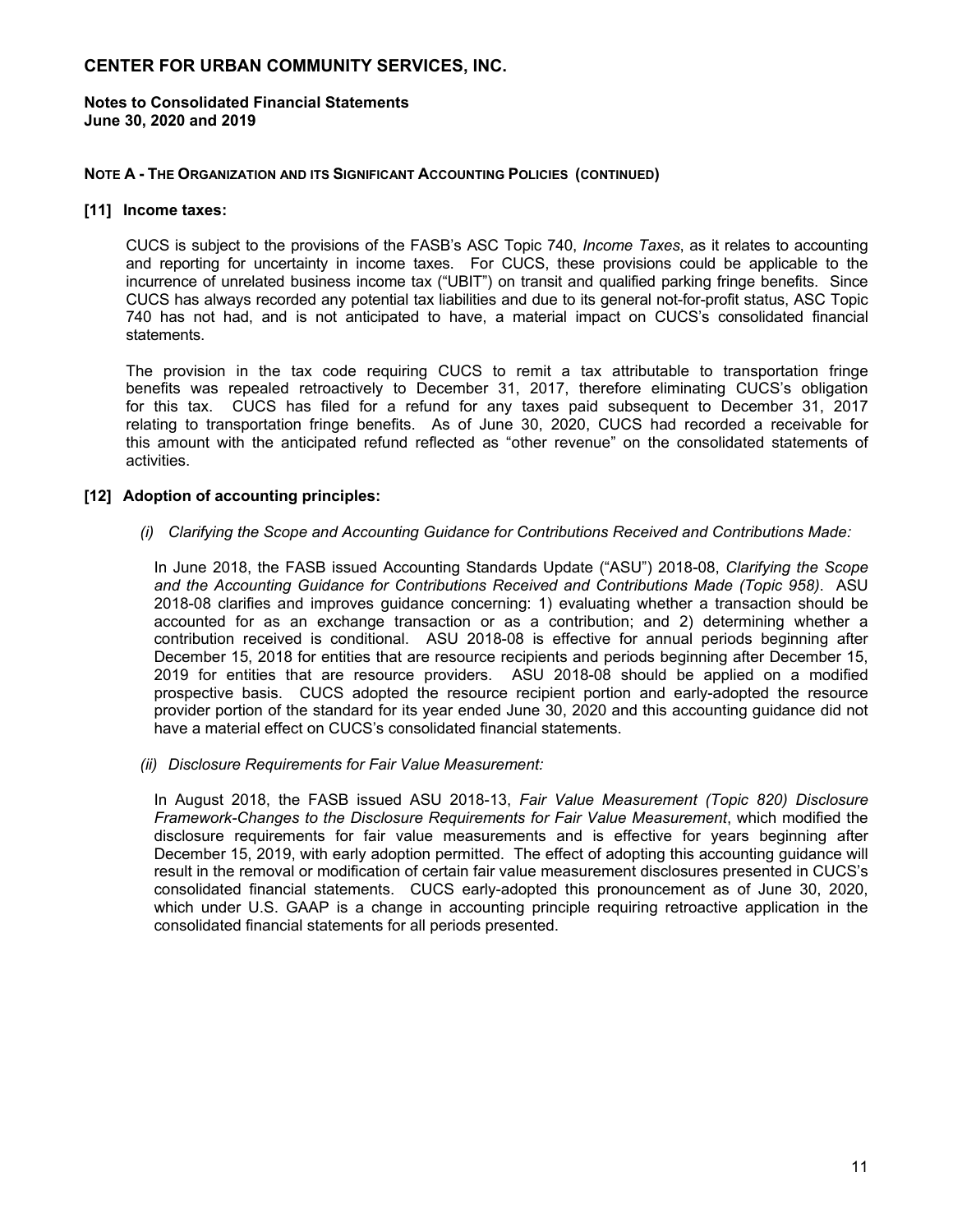#### **Notes to Consolidated Financial Statements June 30, 2020 and 2019**

#### **NOTE A - THE ORGANIZATION AND ITS SIGNIFICANT ACCOUNTING POLICIES (CONTINUED)**

#### **[13] Upcoming accounting pronouncements:**

*(i) Revenue from Contracts with Customers:* 

In May 2014, the FASB issued Accounting Standards Update ("ASU") 2014-09, *Revenue from Contracts with Customers*. This ASU is a comprehensive new revenue recognition model that requires an entity to recognize revenue to depict the transfer of goods or services to a customer at an amount that reflects the consideration it expects to receive in exchange for those goods or services. In August 2015, the FASB issued ASU 2015-14, *Revenue from Contracts with Customers – Deferral of the Effective Date*, which delayed the effective date by one year. Entities may use either a full retrospective or modified retrospective approach to adopt this ASU. As a result of recent deferrals due to COVID-19, the new standard is effective for fiscal years beginning after December 15, 2019; accordingly management plans to adopt the new standard using the modified retrospective approach and is in the process of assessing the impact of this ASU on the consolidated financial statements.

*(ii) Accounting Updates to Presentation and Disclosures by Not-for-Profit Entities for Contributed Nonfinancial Assets:* 

In September 2020, the FASB issued ASU 2020-07, *Not-for-Profit Entities (Topic 958): Presentation and Disclosures by Not-for-Profit Entities for Contributed Nonfinancial Assets* intended to improve transparency in the reporting of contributed nonfinancial assets, also known as gifts in-kind, for not-forprofit organizations. The ASU requires a not-for-profit organization to present contributed nonfinancial assets as a separate line item in the statements of activities, apart from contributions of cash or other financial assets. For each category of contributed nonfinancial assets recognized, not-for-profit organization will need to disclose: (i) qualitative information about whether the contributed nonfinancial assets were either monetized or utilized during the reporting period. If utilized, a description of the programs or other activities in which those assets were used; (ii) the not-for-profit's policy (if any) about monetizing rather than utilizing contributed nonfinancial assets; (iii) a description of any donor-imposed restrictions associated with the contributed nonfinancial assets; (iv) the valuation techniques and inputs used to arrive at a fair value measure, in accordance with the requirements in Topic 820, *Fair Value Measurement*, at initial recognition; and (v) the principal market (or most advantageous market) used to arrive at a fair value measure, if it is a market in which the recipient entity is prohibited by a donorimposed restriction from selling or using the contributed nonfinancial assets. The amendments in this ASU will be applied on a retrospective basis and are effective for annual reporting periods beginning after June 15, 2021.

*(iii) Leases:* 

In February 2016, the FASB issued ASU 2016-02, *Leases (Topic 842)*, which will require entities to recognize lease assets and lease liabilities (related to leases previously classified as operating under previous U.S. GAAP) on the consolidated statements of financial position. The ASU will be effective for CUCS commencing July 1, 2022 and will be applied on a retrospective basis. CUCS is currently evaluating the effect that this new guidance will have on the financial statements and related disclosures.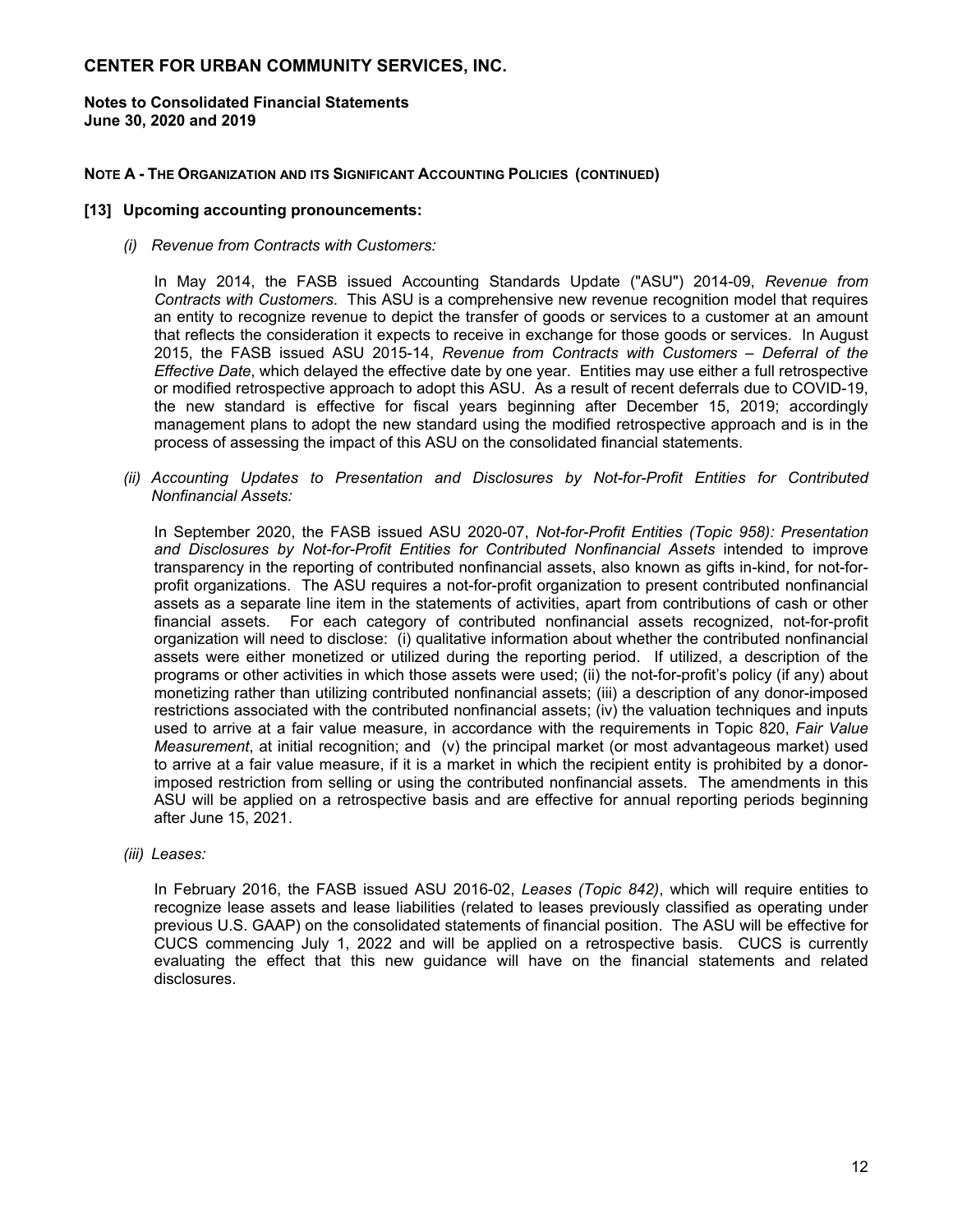#### **Notes to Consolidated Financial Statements June 30, 2020 and 2019**

#### **NOTE A - THE ORGANIZATION AND ITS SIGNIFICANT ACCOUNTING POLICIES (CONTINUED)**

#### **[14] Reclassification:**

Certain information in the fiscal-year 2019 financial statements has been reclassified to conform to the accompanying fiscal-year 2020 presentation.

#### **[15] Subsequent events:**

CUCS has evaluated subsequent events through May 5, 2021, the date on which the consolidated financial statements are available to be issued.

#### **NOTE B - RECEIVABLES**

#### **[1] Government grants receivable:**

At each fiscal year-end, amounts due to CUCS from governmental agencies, in support of client services and under the terms of agreements with various federal and City of New York agencies, were as follows:

|                                        | <b>June 30,</b> |                         |  |  |
|----------------------------------------|-----------------|-------------------------|--|--|
|                                        | 2020            | 2019                    |  |  |
| Medicaid<br>Federal                    | 130,267<br>S    | 61,928<br>S<br>6,130    |  |  |
| New York City<br><b>New York State</b> | 31,045,173      | 31,089,471<br>1,083,999 |  |  |
|                                        | 31.175.440      | \$32,241,528            |  |  |

Management periodically evaluates the collectability of government grants made, and accordingly, based on prior history, management considers these receivables to be fully collectible; accordingly, no allowance for doubtful amounts has been established (see Note L).

#### **[2] Contributions receivable:**

Unconditional amounts pledged to CUCS, but not yet collected as of the fiscal year-end, have been recorded as contributions receivable. At June 30, 2020 and 2019, contributions receivable of \$1,022,000 and \$1,004,204, respectively, were estimated to be collected in the subsequent fiscal year.

Management periodically evaluates the collectability of contributions made, and accordingly, considers all contributions to be fully collectible; accordingly, no allowance for doubtful amounts has been established.

#### **[3] Accounts receivable:**

At each fiscal year-end, accounts receivable consisted of amounts due to CUCS for exchange-type transactions. All amounts are due within one year. Based on management's past experience, management periodically evaluates the collectability of its accounts receivables made, and accordingly, no amounts were reserved as uncollectible in either fiscal-year 2020 or fiscal-year 2019.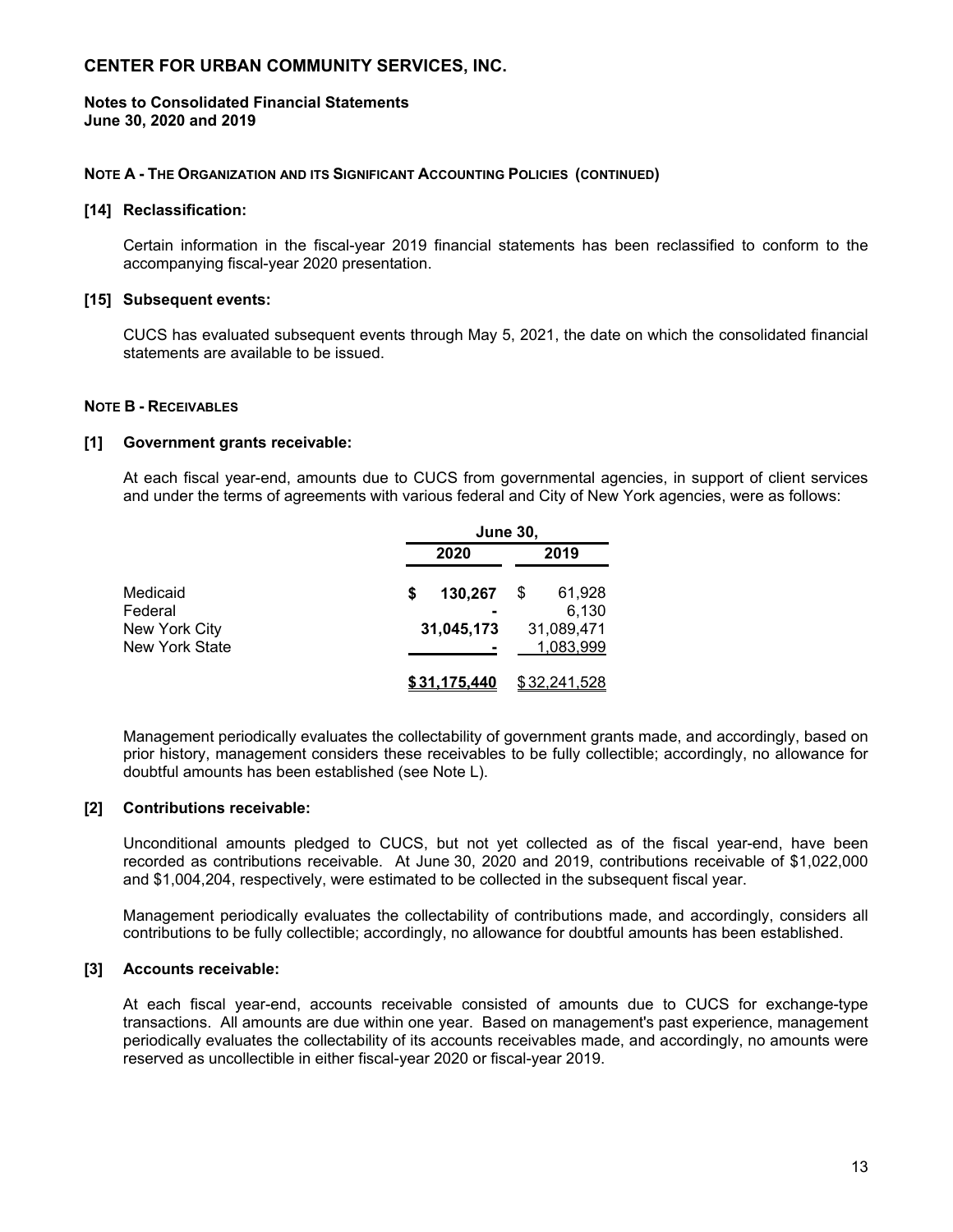#### **Notes to Consolidated Financial Statements June 30, 2020 and 2019**

#### **NOTE C - INVESTMENTS**

At each fiscal year-end, investments consisted of the following:

|                                    |                               | <b>June 30,</b>               |                     |                          |  |  |
|------------------------------------|-------------------------------|-------------------------------|---------------------|--------------------------|--|--|
|                                    |                               | 2020                          |                     | 2019                     |  |  |
|                                    | <b>Fair Value</b>             | Cost                          | <b>Fair Value</b>   | Cost                     |  |  |
| Money-market funds<br>Mutual funds | 79,743 \$<br><u>1.579.690</u> | 79,743 \$<br><u>1.625.387</u> | 60,691<br>1.561.441 | 60.691<br>S<br>1,545,936 |  |  |
|                                    | <u>1.659.433</u>              | \$1,705,130                   | \$1,622,132         | <u>1,606,627</u><br>\$.  |  |  |

During each fiscal-year, investment income consisted of the following:

|                                                                               | <b>Year Ended</b><br><b>June 30,</b> |                     |    |                           |
|-------------------------------------------------------------------------------|--------------------------------------|---------------------|----|---------------------------|
|                                                                               |                                      | 2020                |    | 2019                      |
| Interest and dividends<br>Net unrealized (losses) gains<br>Net realized gains | \$                                   | 70,714<br>(61, 202) | \$ | 51,756<br>8,500<br>15,857 |
|                                                                               |                                      | 9.512               |    | <u>76,113</u>             |

The FASB's ASC Topic 820, *Fair Value Measurements*, establishes a three-level valuation hierarchy of fair-value measurements. These valuation techniques are based upon observable and unobservable inputs. Observable inputs reflect market data obtained from independent sources, while unobservable inputs reflect market assumptions. These two types of inputs create the following fair-value hierarchy:

- Level 1: Valuations are based on observable inputs that reflect quoted market prices in active markets for those investments, or similar investments, at the reporting date.
- Level 2: Valuations are based on (i) quoted prices for similar investments, in active markets, or (ii) quoted prices for those investments, or similar investments, in markets that are not active, or (iii) pricing inputs other than quoted prices that are directly or indirectly observable at the reporting date.
- Level 3: Valuations are based on pricing inputs that are unobservable and include situations where there is little, if any, market activity for the investments or the investments cannot be independently valued.

The availability of market data is monitored to assess the appropriate classification of financial instruments within the fair-value hierarchy. Changes in economic conditions or valuation techniques may require the transfer of financial instruments from one level to another. The investments held by CUCS at each fiscal year-end are Level 1 investments.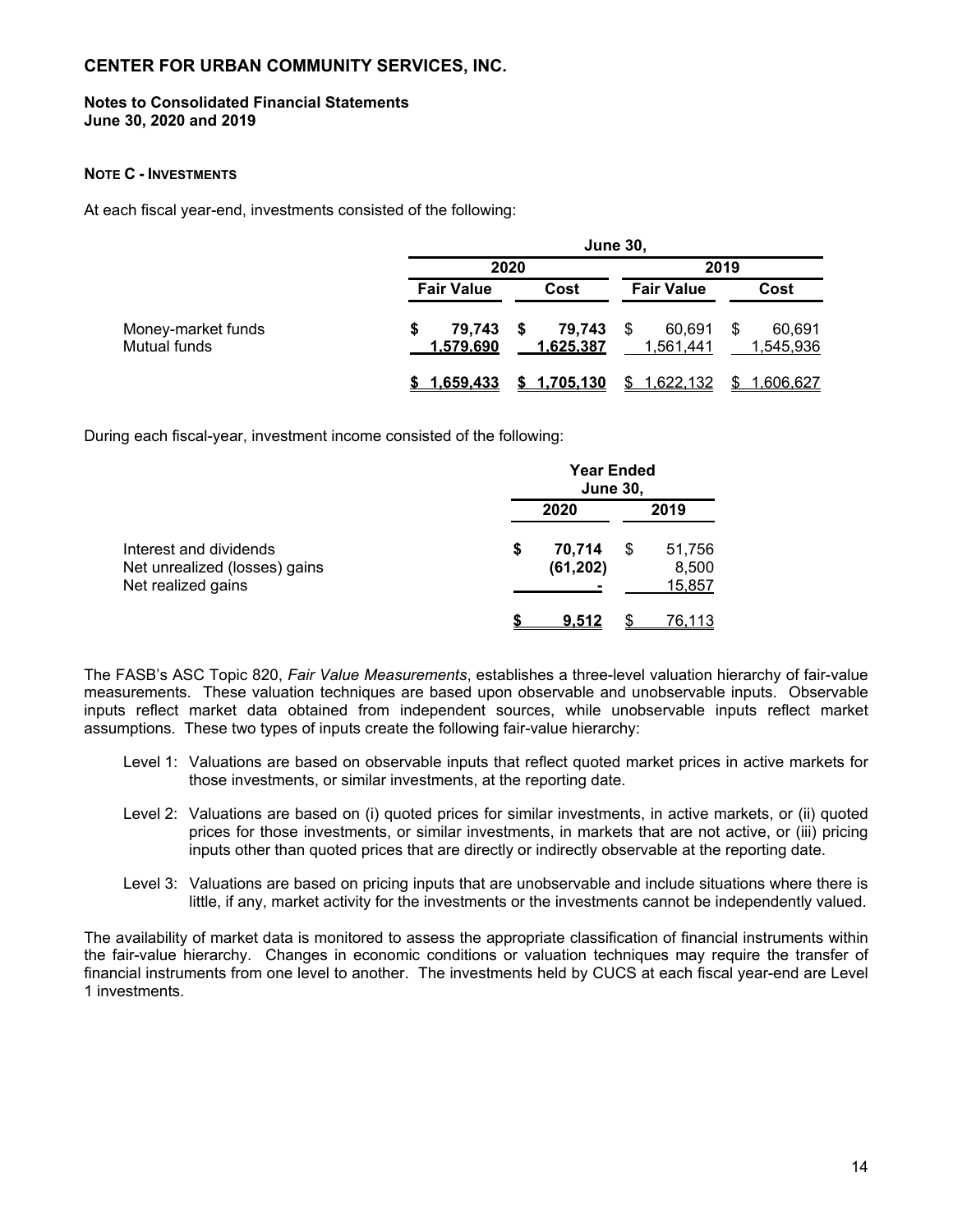#### **Notes to Consolidated Financial Statements June 30, 2020 and 2019**

## **NOTE D - PROPERTY AND EQUIPMENT**

At each fiscal year-end, property and equipment consisted of the following:

|                                                                          | <b>June 30.</b>                                       |    |                                                 |  |
|--------------------------------------------------------------------------|-------------------------------------------------------|----|-------------------------------------------------|--|
|                                                                          | 2020                                                  |    | 2019                                            |  |
| Land<br>Building and improvements<br>Furniture and fixtures<br>Equipment | \$<br>1,340,640<br>26,285,318<br>967,600<br>2.226.338 | \$ | 1.340.640<br>18.845.504<br>964.804<br>1.952.007 |  |
| Less: accumulated depreciation                                           | 30,819,896<br>(7.470.742)                             |    | 23.102.955<br><u>(6,334,103)</u>                |  |
| Construction-in-progress                                                 | 23,349,154<br>2.534.443                               |    | 16.768.852<br>7.569.304                         |  |
|                                                                          | 25.883.597                                            |    | 24,338,156                                      |  |

## **NOTE E - NOTES PAYABLE**

At each fiscal year-end, notes payable consisted of the following:

|                                                                                                                                                                                                                                                                                      | <b>June 30.</b> |                      |            |
|--------------------------------------------------------------------------------------------------------------------------------------------------------------------------------------------------------------------------------------------------------------------------------------|-----------------|----------------------|------------|
|                                                                                                                                                                                                                                                                                      |                 | 2020                 | 2019       |
| Paycheck Protection Program loan to Janian, bearing interest at 1.00%<br>Nonprofit Finance Fund to CUCS, interest free, due June 2021<br>Build NYC Resource Corporation to Initiatives bearing interest at 4.35%<br>requiring monthly principal and interest payments over 25 years, |                 | 995,100<br>2,000,000 | \$         |
| due in July 2039<br>New York City Department of Housing Preservation and Development<br>to CUCS-HDFC II, due on the 270th day following substantial completion<br>of the project and converted from a construction loan to a permanent                                               |                 | 5,433,192            | 5,609,216  |
| loan (see Note F[1])<br>New York City Housing Development Corporation to CUCS-HDFC III, bearing                                                                                                                                                                                      |                 | 19,716,220           | 19,716,220 |
| interest at 1.00%, due in June 2047 (see Note F[2])<br>New York City Housing Development Corporation to CUCS-HDFC III, bearing                                                                                                                                                       |                 | 3,315,000            | 3,315,000  |
| interest at 1.00%, due in June 2047 (see Note F[2])<br>New York City Housing Development Corporation to CUCS-HDFC III, bearing                                                                                                                                                       |                 | 7,020,000            | 7,020,000  |
| interest at 1.00%, due in June 2047 (see Note F[2])<br>New York City Housing Development Corporation to CUCS-HDFC IV, bearing<br>interest at 2.75%, due the day following substantial completion of the project                                                                      |                 | 7,020,000            | 7,020,000  |
| and converted from a construction loan to a permanent loan (see Note F[3])<br>Build NYC Resource Corporation to CUCS bearing interest at 4.15% requiring                                                                                                                             |                 | 42,640,166           | 17,408,250 |
| monthly principal and interest payments over 25 years, due in September 2046<br>Build NYC Resource Corporation to CUCS bearing interest at 4.15% requiring                                                                                                                           |                 | 4,374,223            | 4,463,231  |
| monthly principal and interest payments over 25 years, due in May 2048                                                                                                                                                                                                               |                 | 8.528.742            | 8,685,217  |
|                                                                                                                                                                                                                                                                                      |                 | 101,042,643          | 73,237,134 |
| First Republic Bank, line of credit up to \$6,500,000, at prime rate plus 50 basis<br>points, which was 6.00% and 5.50% at June 30, 2020 and 2019, respectively,                                                                                                                     |                 |                      |            |
| paid monthly, due in July 2021                                                                                                                                                                                                                                                       |                 | 2.000.000            | 1,293,094  |
|                                                                                                                                                                                                                                                                                      |                 | <u>\$103.042.643</u> | 74,530,228 |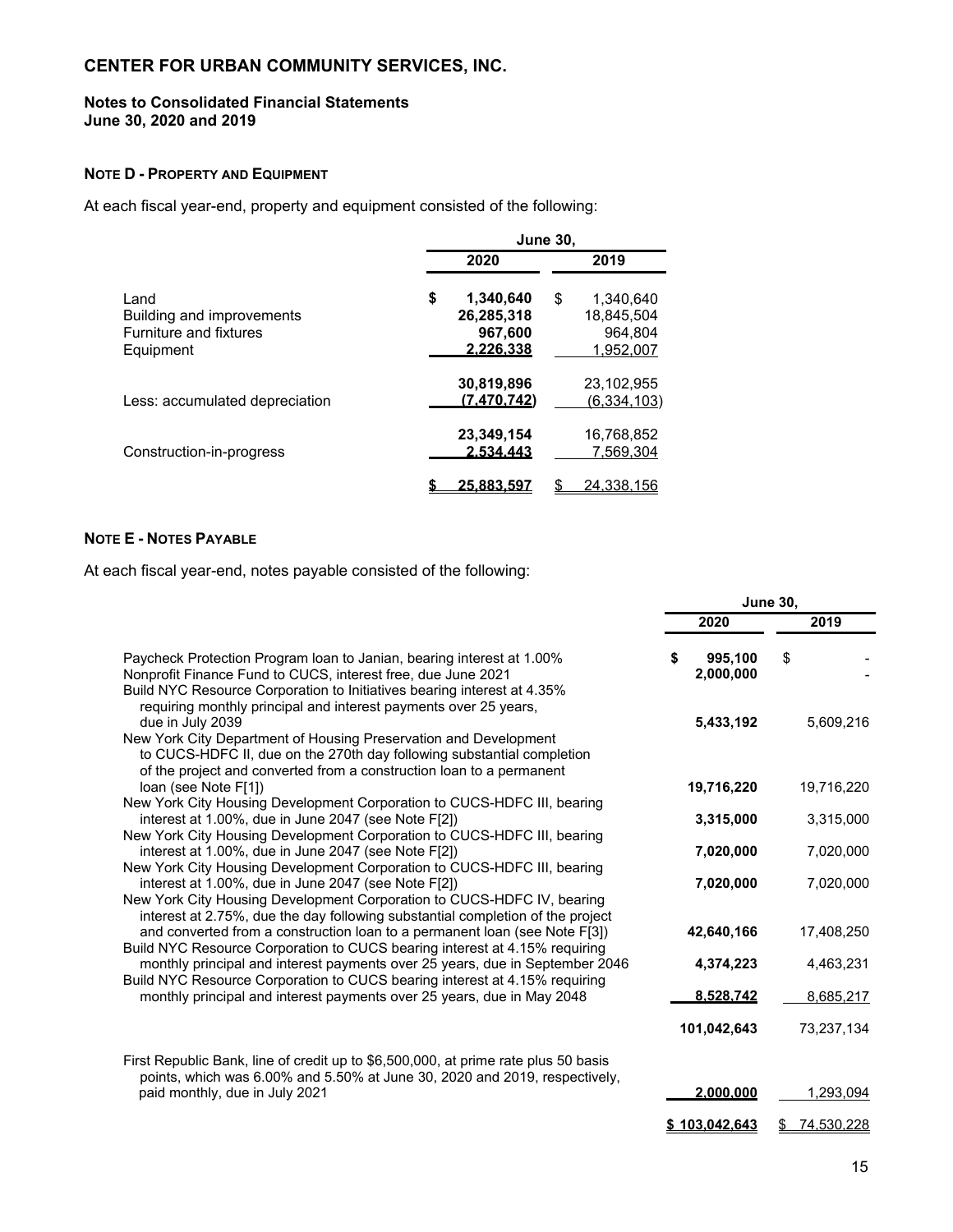#### **Notes to Consolidated Financial Statements June 30, 2020 and 2019**

#### **NOTE E - NOTES PAYABLE (CONTINUED)**

CUCS incurred interest expense of \$804,245 and \$625,032 in fiscal-years 2020 and 2019, respectively.

Certain covenants exist under the terms of these loans. As of June 30, 2020 and June 30, 2019, CUCS is not in violation of any of these covenants. Certain notes are secured by assets of CUCS related to the development of properties.

The principal payments due on notes payable in each of the five years subsequent to June 30, 2020 are as follows: **Year Ending**

| rear Ending<br><b>June 30,</b>                    | <b>Principal</b>                                                          |
|---------------------------------------------------|---------------------------------------------------------------------------|
| 2021<br>2022<br>2023<br>2024<br>2025<br>2026-2048 | 5,437,245<br>\$<br>461,501<br>481,705<br>500,831<br>524,722<br>95,636,639 |
|                                                   | 103,042,643                                                               |

#### **NOTE F - RELATED-PARTY TRANSACTIONS**

#### **[1] Lenniger L.P.:**

In December 2009, Lenniger Residences, GP, Inc. ("Lenniger Inc.") was organized as a New York corporation to acquire, own, finance, construct, develop, lease, manage and operate real property owned by Lenniger Residences, L.P. ("Lenniger L.P."), a New York State limited partnership. The sole owner of Lenniger Inc. is CUCS-HDFC II. Lenniger Inc. is the general partner of Lenniger L.P. and holds a .01% interest in the partnership.

In May 2008, CUCS-HDFC II financed the purchase of 2013-2018 Hughes Avenue, The Bronx ("2013 Hughes Avenue"). In December 2009, beneficial title in 2013 Hughes Avenue was transferred to Lenniger L.P. in exchange for a mortgage note receivable.

The project construction was financed through (i) a loan from the New York City Department of Housing Preservation and Development ("HPD") in the principal amount of \$20,039,954 (the "HPD Loan") that was funded with funds provided by (a) the federal HOME Investments Partnership Program for \$11,151,468, and (b) the ARRA TCAP program for \$8,888,486, (ii) an equity investment made by the limited partners of Lenniger L.P. in the amount of \$7,931,250, (iii) a grant from the New York State Energy Research and Development Authority ("NYSERDA") in the amount of \$40,000, and (iv) a private grant from Enterprise Green in the amount of \$25,000.

As a result of this financing, at June 30, 2020 and 2019, CUCS has reported, in the consolidated statements of financial position, a note receivable of \$19,721,204, in each fiscal-year, due from Lenniger L.P. and a note payable of \$19,716,220 in each fiscal year, representing the existing drawdown on the HPD Loan.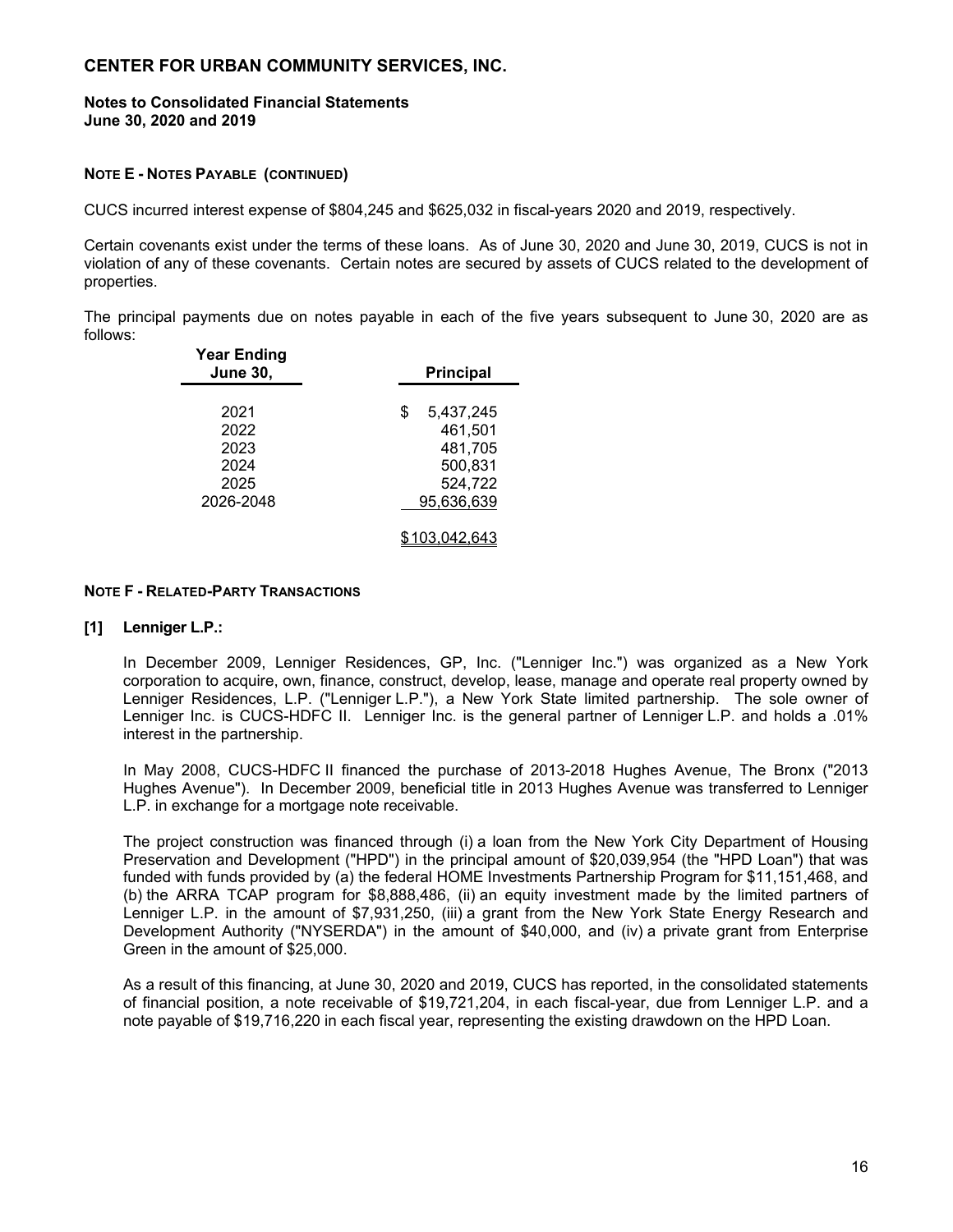#### **Notes to Consolidated Financial Statements June 30, 2020 and 2019**

#### **NOTE F - RELATED-PARTY TRANSACTIONS (CONTINUED)**

#### **[2] Arthur Avenue L.P.:**

In December 2013, Arthur Avenue Residences, GP, Inc. ("Arthur Avenue Inc.") was organized as a New York corporation to acquire, own, finance, construct, develop, lease, manage and operate real property owned by Arthur Avenue Residence, L.P. ("Arthur Avenue L.P."), a New York State limited partnership. The sole owner of Arthur Avenue Inc. is CUCS-HDFC III. Arthur Avenue Inc. is the general partner of Arthur Avenue L.P. and holds a .01% interest in the partnership.

In July 2012, CUCS-HDFC III financed the purchase of 2116-2128 Arthur Avenue, The Bronx ("Arthur Avenue") with a loan from the New York City Acquisition Fund, LLC ("NYCAF"). In December 2013, Arthur Avenue construction financing was obtained and the New York City Acquisition Fund, LLC financing was repaid.

In fiscal-year 2015, CUCS also received a state aid grant from OMH in the amount of \$2,099,652, for the construction of the Arthur Avenue project, which was loaned to Arthur Avenue L.P. At June 30, 2020 and 2019, CUCS has reported in the consolidated statement of financial position a note receivable of \$2,099,652, due from Arthur Avenue L.P.

In fiscal-year 2016, CUCS also received a grant from NYSERDA in the amount of \$129,600, in connection with the construction of the Arthur Avenue project, which was loaned to Arthur Avenue L.P. At June 30, 2020 and 2019, CUCS has reported in the accompanying consolidated statement of financial position a note receivable of \$64,800 due from Arthur Avenue L.P.

In May 2017, the project construction financing was converted to permanent financing and is now financed through (i) three loans from the New York City Housing Development Corporation in the principal amounts of \$3,315,000, \$7,020,000 and \$7,020,000, respectively, and (ii) a loan from the New York State Homeless Housing Assistance Corporation in the principal amount of \$3,825,000, and (iii) a grant from OMH in the principal amount of \$2,099,652.

As a result of this financing, at June 30, 2020 and 2019, CUCS has reported, in the consolidated statements of financial position, a note receivable of \$17,355,000 in each fiscal-year, due from Arthur Avenue L.P., and notes payable totaling \$17,355,000, each year respectively, representing the project's permanent financing.

## **[3] CUCS West 127th Street LLC:**

In April 2018, CUCS West 127th Street MM Inc. ("127th Street Inc.") was organized as a New York corporation to acquire, own, finance, construct, develop, lease, manage and operate real property owned by CUCS West 127th Street LLC ("127th Street LLC"), a New York State limited liability company. The sole owner of 127th Street Inc. is CUCS-HDFC IV. 127th Street Inc. is the managing member of 127th Street LLC and holds a .01% interest in the company.

In June 2018, the New York City Housing Development Corporation ("HDC") agreed to provide construction and permanent financing. The construction of the project will be financed through (i) three mortgage loans from HDC totaling approximately \$60,000,000, (ii) a mortgage loan from New York State Housing and Assistance Corporation of \$7,750,000, (iii) an equity investment of approximately \$14,000,000 by the taxcredit investor and (iv) various sponsor loans totaling approximately \$4,000,000. The total construction cost of the project is estimated to be \$86,000,000.During fiscal-years 2020 and 2019, HDC distributed \$25,231,915 and \$7,919,086, respectively, to assist in the construction and permanent financing and is included as a note payable in the consolidated statement of financial position. In addition, CUCS-HDFC IV will convey beneficial title to the real property in exchange for an escalating note receivable based on construction costs of \$42,640,166 and \$17,408,250 in fiscal-years 2020 and 2019, respectively, and is reported in the consolidated statements of financial position.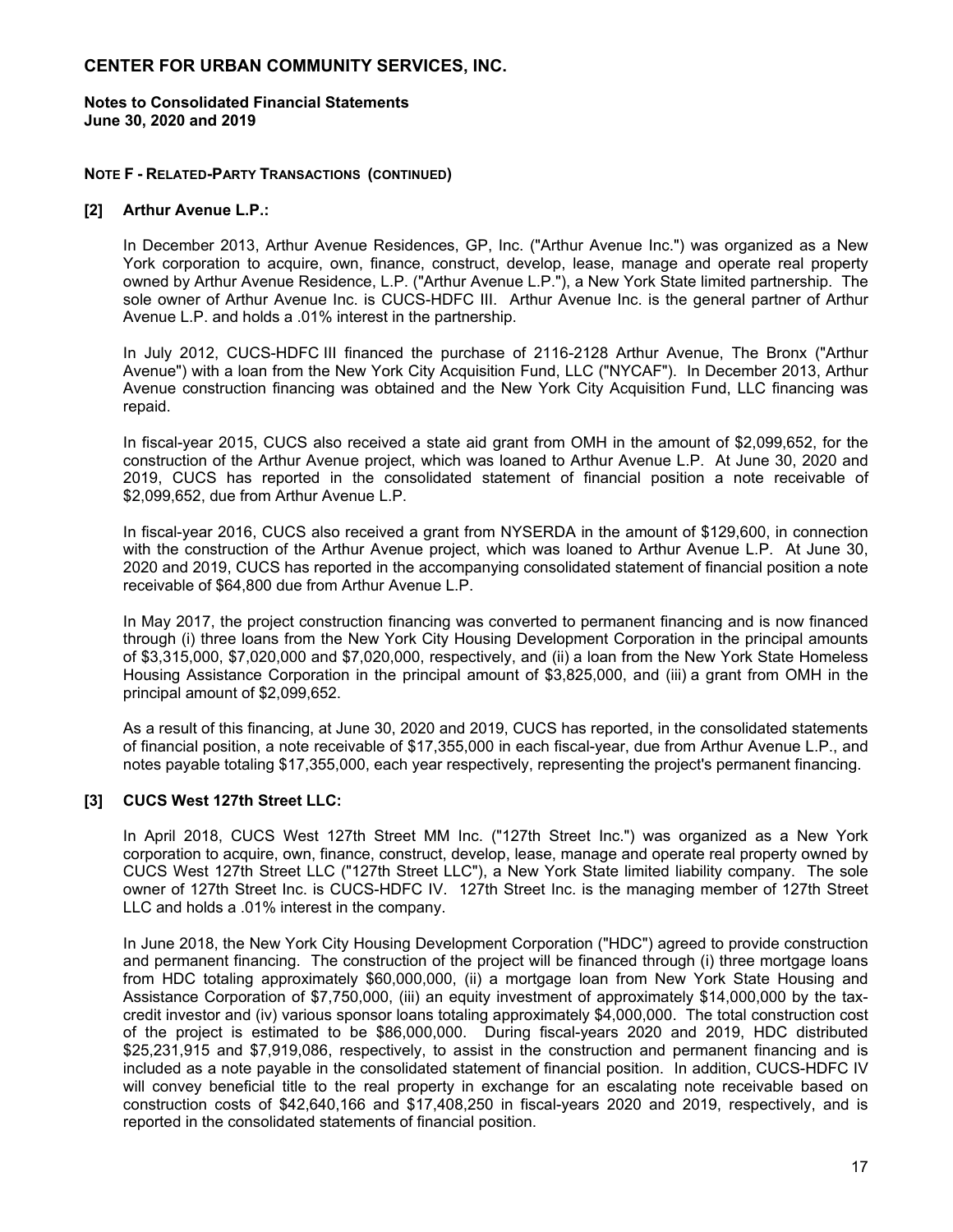#### **Notes to Consolidated Financial Statements June 30, 2020 and 2019**

#### **NOTE F - RELATED-PARTY TRANSACTIONS (CONTINUED)**

At each fiscal year-end, notes receivable consisted of the following:

|                                                                                                                               | <b>June 30,</b>                                  |                                          |  |  |
|-------------------------------------------------------------------------------------------------------------------------------|--------------------------------------------------|------------------------------------------|--|--|
|                                                                                                                               | 2020                                             | 2019                                     |  |  |
| Lenniger L.P. (see Note F[1])<br>Arthur Avenue L.P. (see Note F[2])<br>CUCS West 127 <sup>th</sup> Street LLC (see Note F[3]) | \$19,721,204<br>19,519,452<br><u>.42.640.166</u> | \$19,721,204<br>19,519,452<br>17,408,250 |  |  |
|                                                                                                                               | \$81,880,822                                     | \$56,648,906                             |  |  |

## **NOTE G - REFUNDABLE ADVANCES**

CUCS has received funding relating to certain contracts and grants from various government agencies prior to CUCS performing the related services as required by those contracts. At June 30, 2020 and 2019, amounts relating to funds received in advance were \$17,868,786 and \$20,305,819, respectively.

#### **NOTE H - NET ASSETS WITH DONOR RESTRICTIONS**

At each fiscal year-end, net assets with donor restrictions consisted of the following:

|                                         | <b>June 30,</b> |  |             |  |
|-----------------------------------------|-----------------|--|-------------|--|
|                                         | 2020            |  | 2019        |  |
| Purpose restricted - Intensive wellness |                 |  | . 1 178 000 |  |

During each fiscal-year, net assets with donor restrictions released from restrictions consisted of the following:

|                                         |             | <b>Year Ended</b><br><b>June 30,</b> |         |  |  |
|-----------------------------------------|-------------|--------------------------------------|---------|--|--|
|                                         | 2020        |                                      | 2019    |  |  |
| Purpose restricted - Intensive wellness | \$2,200,000 | \$.                                  | 770.300 |  |  |

#### **NOTE I - RETIREMENT PLANS**

The Center provides a defined-contribution section 403(b) plan for all full-time employees, and the PC provides a section 401(k) plan for its workers. Employer contributions are available to all employees after two full years of service. Total pension expense for fiscal-years 2020 and 2019 was \$1,102,265 and \$1,069,058, respectively.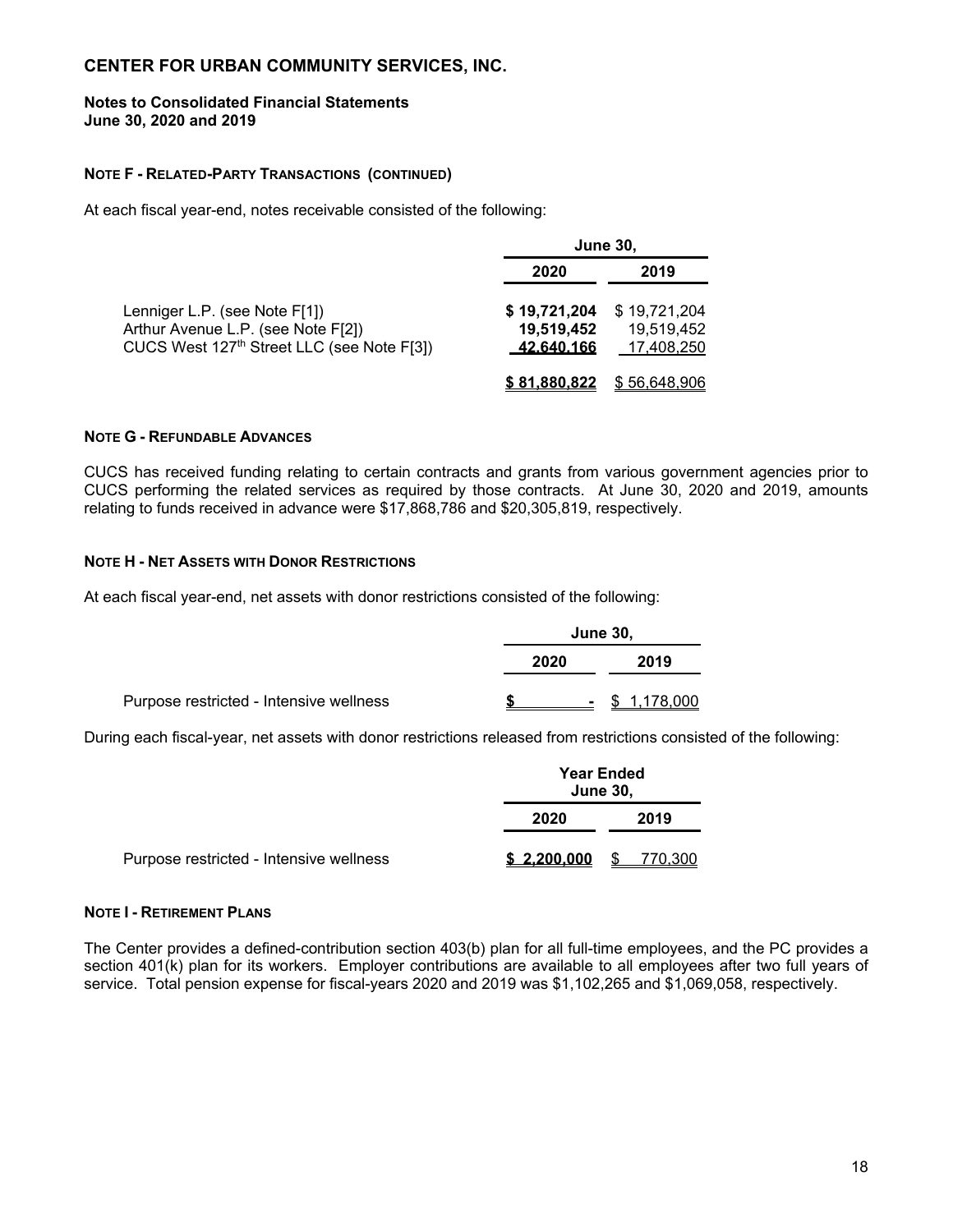#### **Notes to Consolidated Financial Statements June 30, 2020 and 2019**

#### **NOTE J - SPECIAL-PURPOSE ENTITIES**

In fiscal-years 2020 and 2019, the following entities of CUCS reported support and revenue and related expenses, which are subject to elimination in the consolidated financial statements, for each of its special purpose entities as follows:

|                     | Year Ended June 30, 2020       |    |                      |    |                          |    |                    |     |           |
|---------------------|--------------------------------|----|----------------------|----|--------------------------|----|--------------------|-----|-----------|
|                     | <b>CUCS-HDFC II</b>            |    | <b>CUCS-HDFC III</b> |    | <b>CUCS-HDFC IV</b>      |    | <b>Initiatives</b> |     | <b>PC</b> |
| Support and revenue | \$<br>$\sim$                   | S  |                      | \$ | 3,873                    | \$ | 803,274            | S.  | 9,420,670 |
| Expenses            | \$<br>$\sim$                   |    | 224                  | \$ | ۰                        | \$ | 637,805            | S.  | 9,820,921 |
|                     |                                |    |                      |    | Year Ended June 30, 2019 |    |                    |     |           |
|                     | <b>CUCS-HDFC II</b>            |    | <b>CUCS-HDFC III</b> |    | <b>CUCS-HDFC IV</b>      |    | <b>Initiatives</b> |     | <b>PC</b> |
| Support and revenue | \$<br>$\overline{\phantom{a}}$ | \$ |                      | \$ | $\blacksquare$           | \$ | 803.274            | \$  | 8,315,853 |
| <b>Expenses</b>     | \$<br>700                      | \$ | 226                  | \$ | $\blacksquare$           |    | 705.448            | \$. | 8,758,837 |

#### **NOTE K - CLIENT/REPRESENTATIVE PAYEE ACCOUNT**

CUCS acts as a representative for funds paid to over 100 clients who receive services from CUCS. Cash received on behalf of the clients is initially deposited in individual "client" accounts at Citibank. Depending on the level of a client's needs for funds, a portion is subsequently transferred to a primary account. Payments for rents and for certain personal needs of the clients are made from the primary account. Interest, if any, is accumulated in the individual client accounts. During fiscal-year 2020, the activity in these accounts, which is not included in the accompanying consolidated financial statements, was as follows:

| Client accounts:                                |              |
|-------------------------------------------------|--------------|
| Balance as of June 30, 2019                     | 290,001<br>S |
| Deposits                                        | 3,737,028    |
| Transfers to the primary account                | (3,556,713)  |
| Balance as of June 30, 2020                     | 470.316      |
| Primary account:<br>Balance as of June 30, 2019 | 56,343<br>S  |
| Transfers from the client accounts              | 865,946      |
| <b>Disbursements</b>                            | (790,667)    |
| Balance as of June 30, 2020                     |              |

#### **NOTE L - CONCENTRATION OF CREDIT RISK**

CUCS received grants from New York City and New York State governmental agencies in the amounts of approximately \$58,800,000 and \$56,300,000 for the fiscal-years ended June 30, 2020 and 2019, respectively. Such grants represented approximately 84% and 86% of total public support and revenue for fiscal-years 2020 and 2019, respectively. In the event the governmental agencies were not able to continue funding CUCS, CUCS could experience difficulties in supporting their operations.

Financial instruments that potentially expose CUCS to a concentration of credit risk consist primarily of cash accounts with major financial institutions in amounts that are in excess of federally insured limits. Management believes that the credit risk to these accounts is minimal.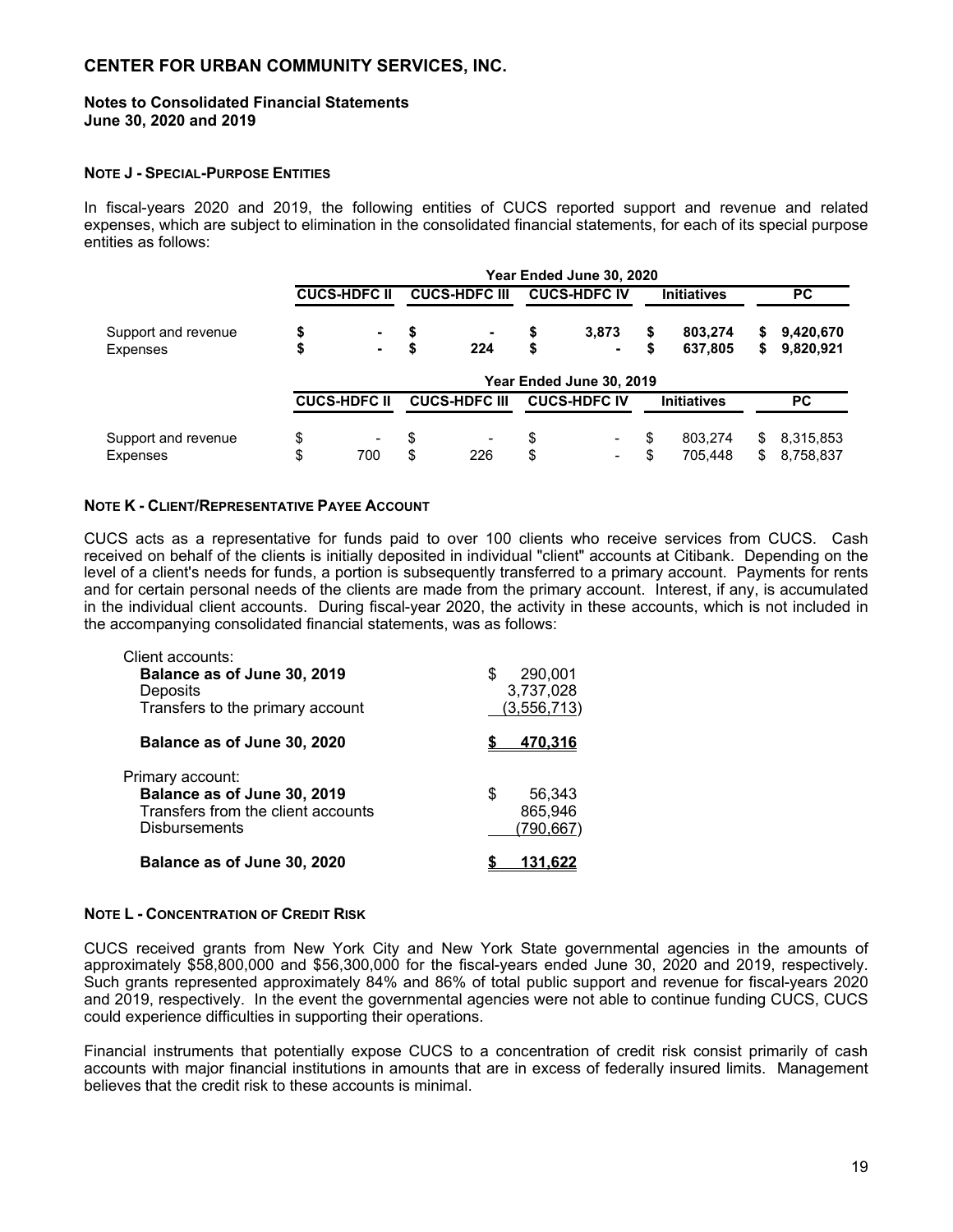#### **Notes to Consolidated Financial Statements June 30, 2020 and 2019**

#### **NOTE M - COMMITMENTS, CONTINGENCIES AND OTHER UNCERTAINTY**

#### **[1] Operating leases:**

At June 30, 2020, CUCS was obligated under various operating leases expiring through CUCS's fiscal-year 2025. For fiscal-years subsequent to fiscal-year 2020, minimum annual future rental commitments under the lease agreements are as follows:

| <b>Year Ending</b><br><b>June 30,</b> | Amount          |  |  |  |
|---------------------------------------|-----------------|--|--|--|
| 2021                                  | 4,074,017<br>\$ |  |  |  |
| 2022                                  | 4,074,017       |  |  |  |
| 2023                                  | 4,074,017       |  |  |  |
| 2024                                  | 4,074,017       |  |  |  |
| 2025                                  | 4,074,017       |  |  |  |
|                                       | \$20,370,085    |  |  |  |

Rent expense for fiscal-years 2020 and 2019 was approximately \$3,949,867 and \$4,035,835, respectively.

#### **[2] Audits by funding sources:**

In the course of business, CUCS's government grants are regularly subject to government audits. As of June 30, 2020 and 2019, a provision of approximately \$360,000 and \$537,000 was made for any liabilities that may arise from such audits, respectively, and in the event of any disallowances or adjustments to this provision, the change would be reported accounts payable and accrued expenses in the consolidated financial statements in the years of settlement.

#### **[3] Accrued vacation:**

Based on their tenure, CUCS's employees are entitled to be paid for unused vacation time if they leave the organization's employment. Accordingly, at each fiscal year-end, CUCS acknowledges a maximum liability for the amount that would be incurred if employees with such unused vacation were to leave. At June 30, 2020 and 2019, the amounts of the unreported accrued vacation obligation were \$2,114,465 and \$1,465,517, respectively.

#### **[4] State aid grants:**

In fiscal-year 2002, CUCS received a state aid grant from OMH in the amount of \$701,600, for the purchase of the Kelly Hotel in Manhattan. The grant was recognized fully as revenue in the fiscal year it was awarded. CUCS is contingently obligated to refund the amount of the grant if it does not manage the hotel in compliance with the grant's terms. However, OMH reduces the potential amount due by an amount equal to 5% of the total for each full fiscal-year (starting with fiscal-year 2003) in which CUCS performs the obligation in accordance with the grant agreement.

At June 30, 2020, the contingent liability for the Kelly Hotel was calculated at \$70,160, an amount which has not been reported in the accompanying consolidated financial statements as CUCS has been in compliance with the project award.

In fiscal-year 2015, CUCS received a state aid grant from OMH in the amount of \$2,099,652 for the construction of the Arthur Avenue project. CUCS is contingently obligated to refund the amount of the grant if it does not manage the project in compliance with the grant's terms. However, OMH will reduce the potential amount due by an amount equal to 5% of the total for each full fiscal-year (starting with fiscal-year the asset is placed in service) in which CUCS performs the obligation in accordance with the grant agreement.